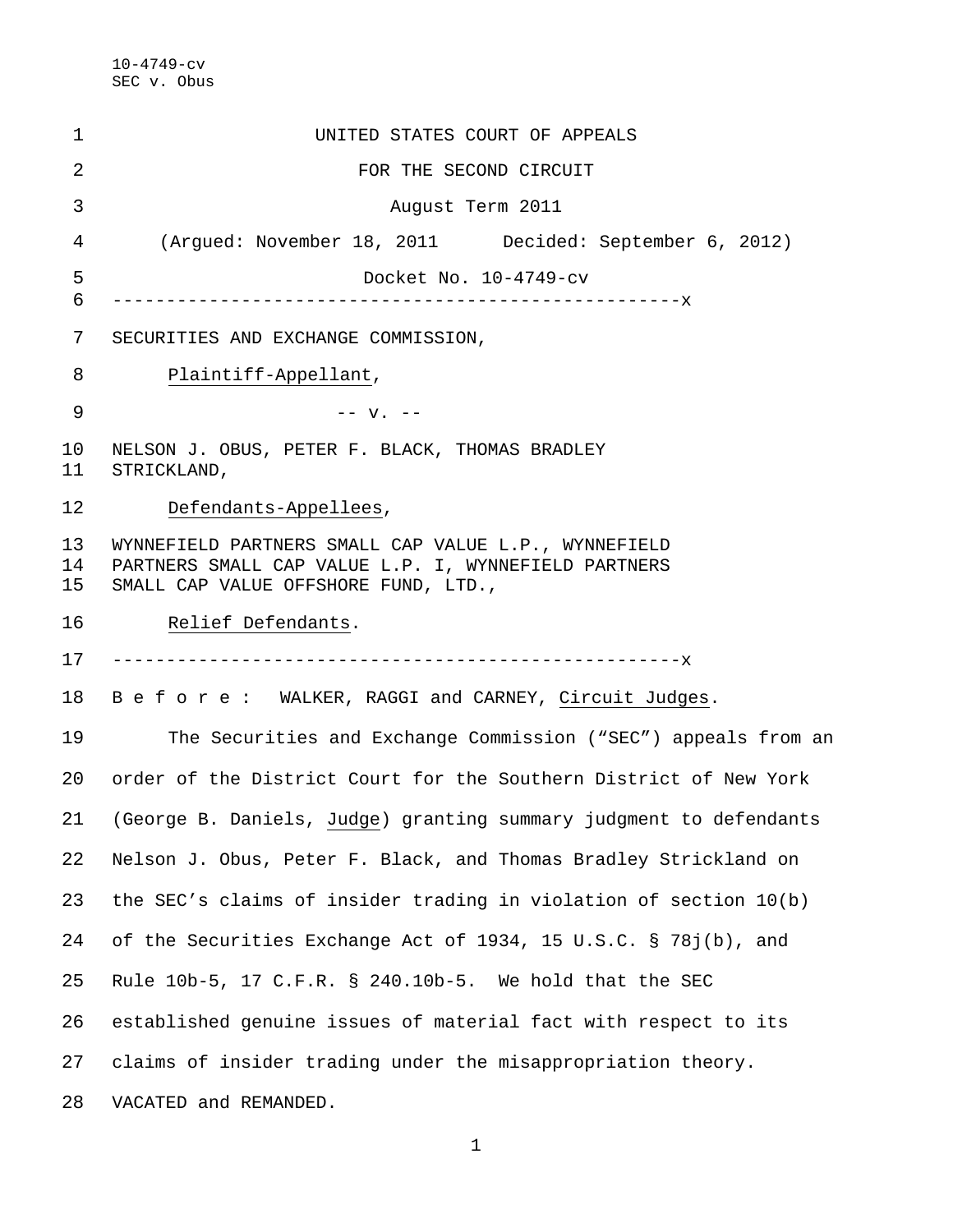| 1              | DAVID LISITZA (Mark D. Cahn, Michael |
|----------------|--------------------------------------|
| $\overline{2}$ | A. Conley, Mark Pennington, on the   |
| 3              | brief), Securities and Exchange      |
| $\overline{4}$ | Commission, Washington, DC, for      |
| 5              | Plaintiff-Appellant.                 |
| 6              |                                      |
| 7              | JOEL M. COHEN, Gibson Dunn &         |
| 8              | Crutcher LLP, New York, NY (Mary Kay |
| 9              | Dunning, Christopher Muller, Gibson, |
| 10             | Dunn & Crutcher LLP, New York, NY,   |
| 11             | David Debold, Gibson, Dunn &         |
| 12             | Crutcher LLP, Washington, DC, on the |
| 13             | brief), for Defendant-Appellee       |
| 14             | Nelson Obus.                         |
| 15             |                                      |
| 16             | Mark S. Cohen, Sandra C. McCallion,  |
| 17             | Jonathan S. Abernethy, Cohen &       |
| 18             | Gresser LLP, New York, NY, for       |
| 19             | Defendant-Appellee Peter F. Black.   |
| 20             |                                      |
| 21             | Roland G. Riopelle, Sercarz &        |
| 22             | Riopelle, LLP, New York, NY, for     |
| 23             | Defendant-Appellee Thomas Bradley    |
| 24             | Strickland.                          |
| 25             |                                      |

### 26 JOHN M. WALKER, JR., Circuit Judge:

27 The Securities and Exchange Commission ("SEC") filed this 28 civil enforcement action against defendants Nelson J. Obus, Peter 29 F. Black, and Thomas Bradley Strickland alleging insider trading in 30 violation of section 10(b) of the Securities Exchange Act of 1934, 31 15 U.S.C. § 78j(b), and Rule 10b-5, 17 C.F.R. § 240.10b-5. The SEC 32 alleges that Strickland learned material non-public information in 33 the course of his employment and revealed it to Black, his friend 34 and a hedge fund employee, and that Black in turn relayed the 35 information to his boss, Obus, who traded on the information. The 36 District Court for the Southern District of New York (George B. 37 Daniels, Judge) granted summary judgment in favor of the defendants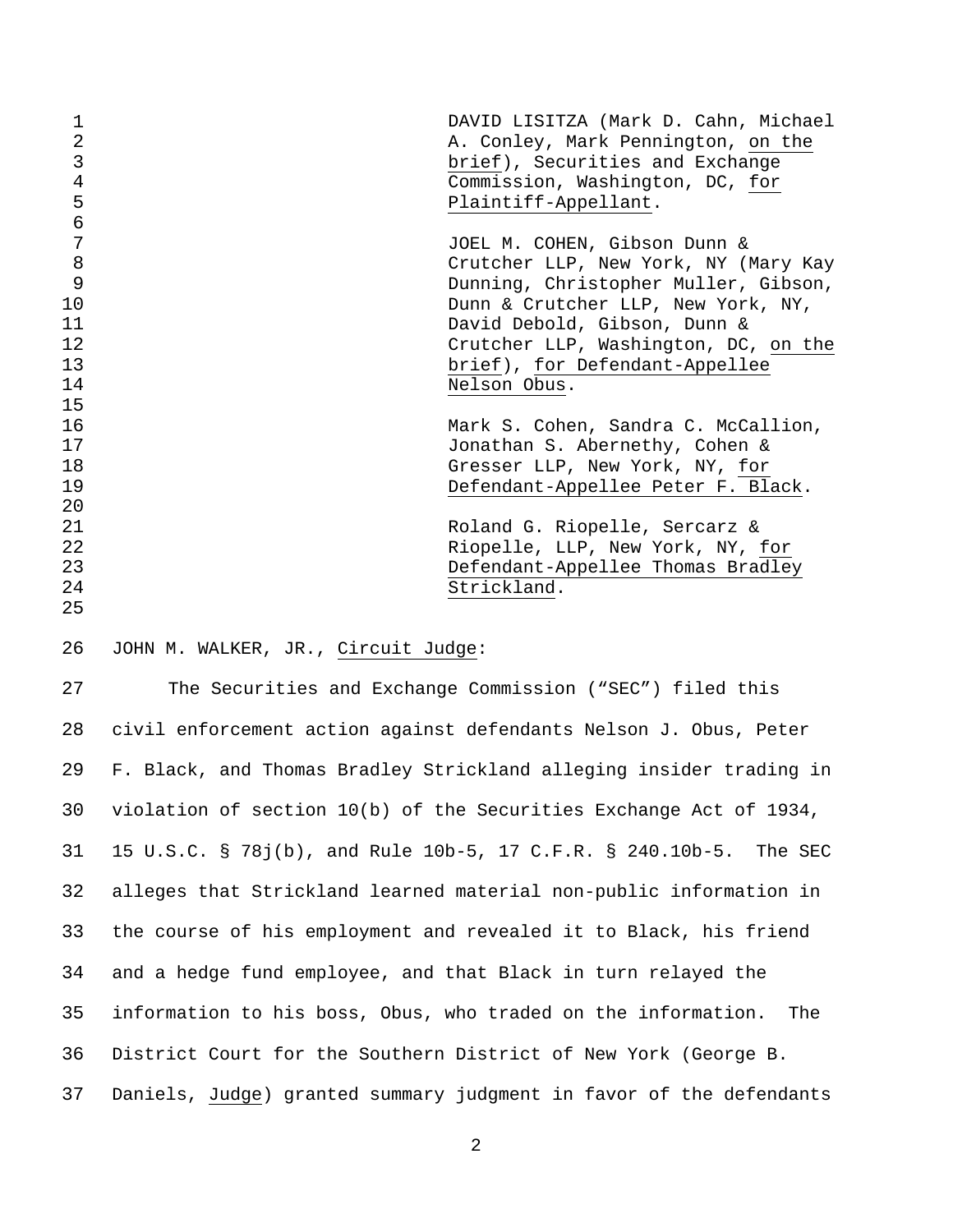1 on both the classical and misappropriation theories of insider 2 trading. We hold that the SEC's evidence created genuine issues of 3 material fact as to each defendant's liability under the 4 misappropriation theory, and therefore that summary judgment for 5 the defendants was erroneous. VACATED and REMANDED.

## 6 **BACKGROUND**

7 **I. Facts** 

8 We recite only those facts pertinent to this appeal. As the 9 non-moving party, the SEC is entitled to have all factual 10 inferences drawn in its favor. See Eastman Kodak Co. v. Image 11 Tech. Servs., Inc., 504 U.S. 451, 456 (1992). The facts are 12 undisputed unless noted otherwise.

# 13 **A. The Planned Acquisition of SunSource and GE Capital's**  14 **Financing Bid**

15 In May 2001, Strickland worked as an assistant vice president 16 and underwriter at General Electric Capital Corporation ("GE 17 Capital"), a Connecticut-based company that provides corporate 18 financing. Defendants' Statement of Undisputed Facts ("Def. 56.1 19 Stmt.") ¶¶ 3, 23-26, 82; Joint Appendix ("JA") 351 27:13-17. That 20 spring, Allied Capital Corporation ("Allied") had approached GE 21 Capital about financing Allied's planned acquisition of SunSource, 22 Inc. ("SunSource"), a publicly traded company that distributed 23 industrial products. JA 373 70:18-71:4; 301 93:14-94:23; 2301. 24 Strickland was assigned to perform due diligence on SunSource as 25 part of the GE Capital team working on the SunSource/Allied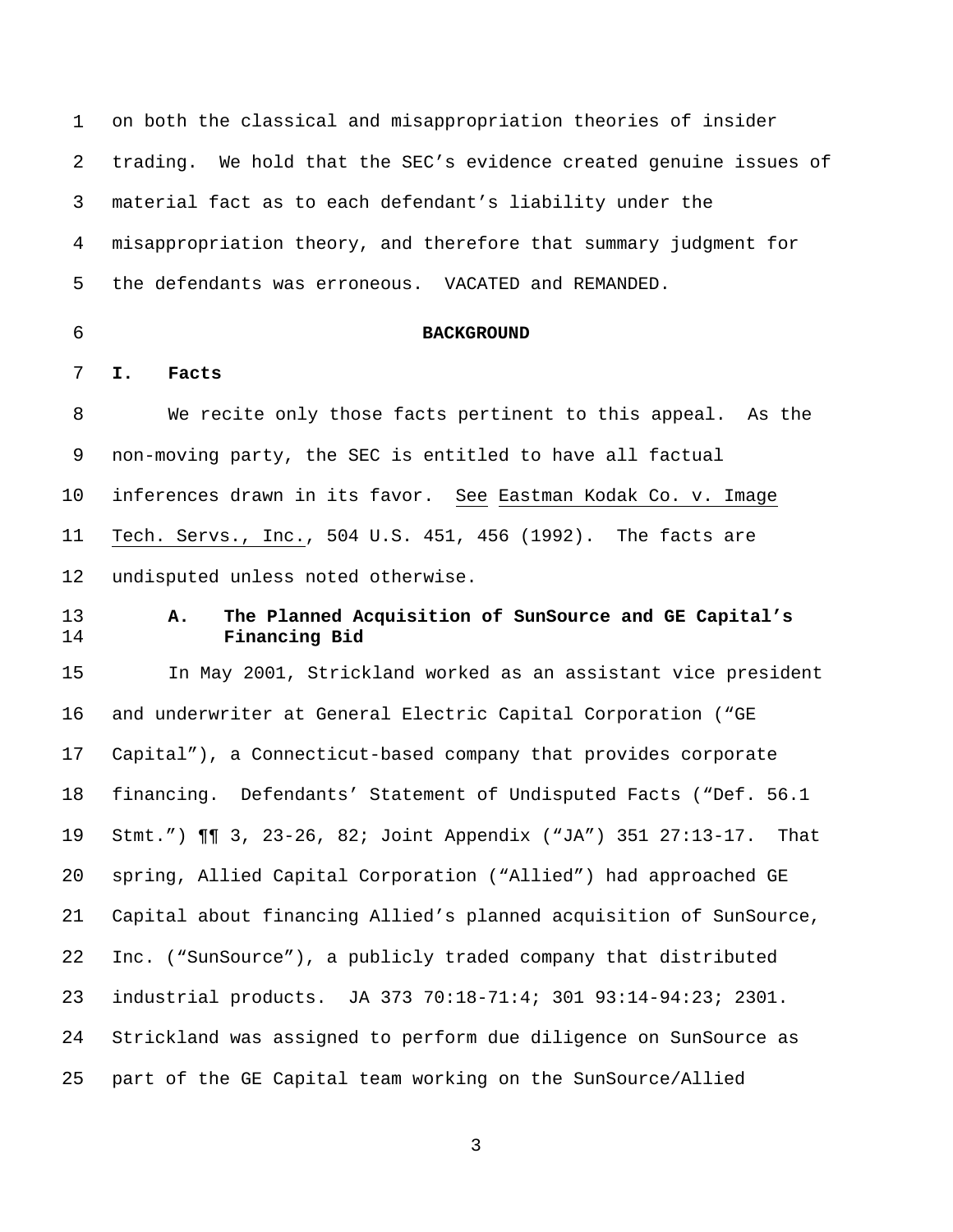1 financing proposal. JA 299-300 88:2-89:5; 373 70:5-9; 454-55 2 59:24-60:12; 646 113:6-8. His tasks included analyzing SunSource's 3 financial performance, but the parties dispute whether Strickland 4 was authorized to gather information about SunSource's management. 5 Def. 56.1 Stmt. ¶¶ 65-66; SEC's Response to Defendants' Joint 6 Statement of Material Facts ("Pl. 56.1 Resp.") ¶¶ 65-66; 353-54 7 31:4-32:5.

8 In the course of his work, Strickland learned non-public 9 information about SunSource, including the basic fact that 10 SunSource was about to be acquired by Allied. Strickland testified 11 that he understood that Allied's acquisition of SunSource was 12 confidential. JA 314 146:8-10; 379-80 83:6-85:14; 383 90:4-91:2; 13 384 92:6-13. Each page of the transaction's deal book, which 14 Strickland received, was marked "Extremely Confidential." JA 2308- 15 24. In addition, Strickland had reviewed and annually signed GE 16 Capital's employee code of conduct, which required employees to 17 "safeguard company property [including] confidential information 18 about an upcoming deal." JA 2270; see JA 314 148:10-22; 436 23:5- 19 22. GE Capital also maintained a transaction-restricted list, 20 containing the companies about which GE Capital and its employees 21 possessed material non-public information, and which were therefore 22 off-limits for securities trading. Def. 56.1 Stmt. ¶ 72; JA 554-55 23 123:11-124:3; 730 122:6-123:4; 2342-43. SunSource and Allied were 24 not placed on the Transaction Restricted List until June 19, 2001, 25 after Strickland and the GE Capital team had completed their due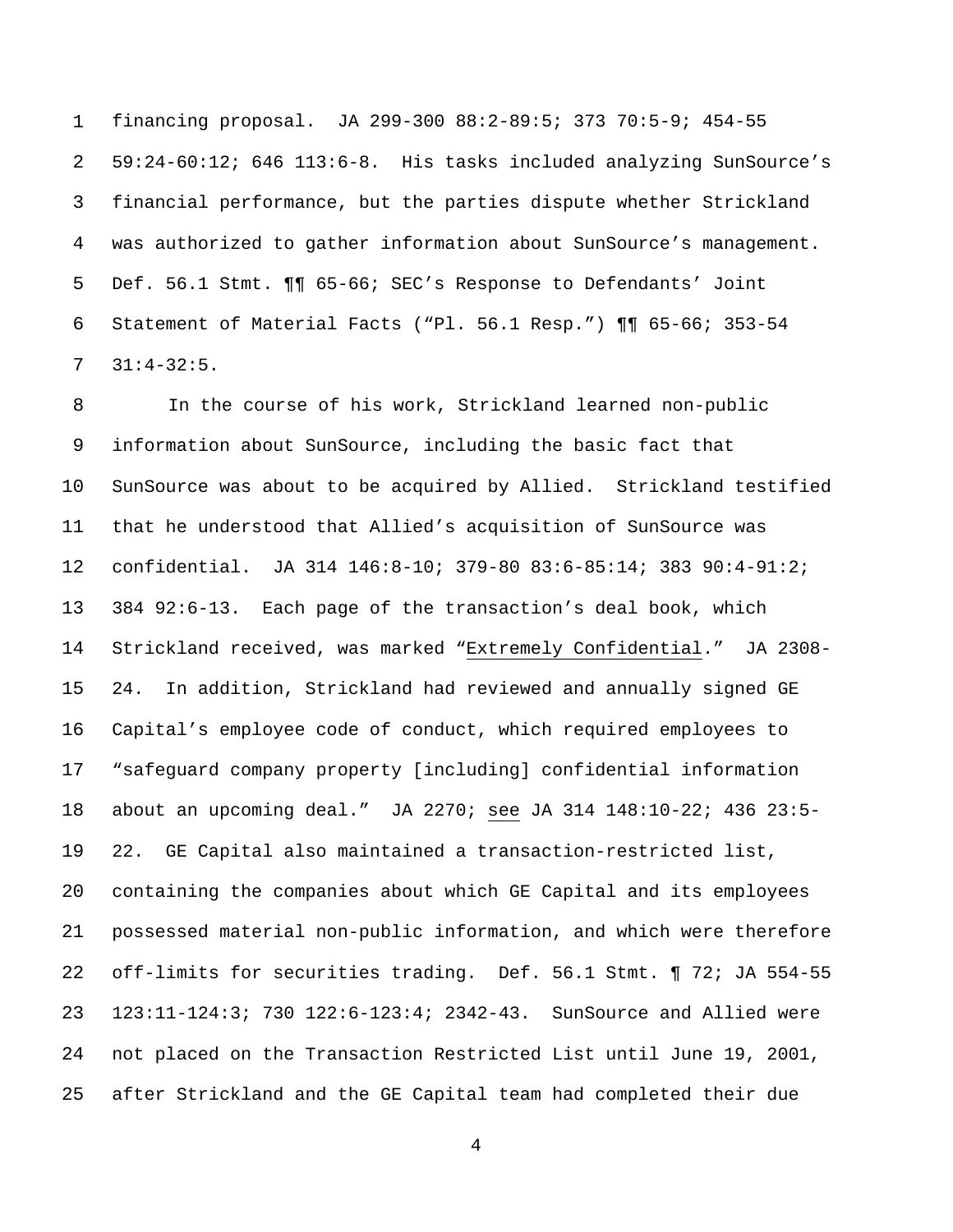1 diligence work and submitted a financing proposal to Allied. Def. 2 56.1 Stmt. ¶ 71. The parties dispute whether, under GE Capital 3 policies, SunSource should have appeared on the Transaction 4 Restricted List at an earlier date, and whether it was among 5 Strickland's responsibilities to add SunSource to the list. Pl. 6 56.1 Resp. ¶ 73; JA 371-72 67:14-68:7; 646 113:2-8; 730 123:1-9.

### 7 **B. The Alleged Tip from Strickland to Black**

8 In the spring of 2001, Black, a friend of Strickland's from 9 college, worked as an analyst at Wynnefield Capital, Inc. 10 ("Wynnefield"), which managed a group of hedge funds. Def. 56.1 11 Stmt. ¶¶ 8-10, 12; JA 313 141:5-6; 933 23:10-19. In the course of 12 his due diligence research, Strickland learned from publicly 13 available sources that Wynnefield was a large holder of SunSource 14 stock. JA 312 138:9-140:19; 399-400 123:19-124:16.

15 On May 24, 2001, Strickland and Black had a conversation about 16 SunSource. We note that Strickland remembered the conversation 17 taking place face-to-face; Black recalled a telephone conversation. 18 Def. 56.1 Stmt. ¶ 98; Pl. 56.1 Resp. ¶ 98. The SEC and the 19 defendants dispute what was said during this conversation. Def. 20 Br. at 44 n.5. The defendants maintain that Strickland asked Black 21 his opinion of SunSource's management as part of Strickland's due 22 diligence work. Strickland testified that it was common to contact 23 third parties while performing due diligence, and that his practice 24 during such inquiries was to avoid revealing details by stating 25 only that GE Capital was potentially doing business with the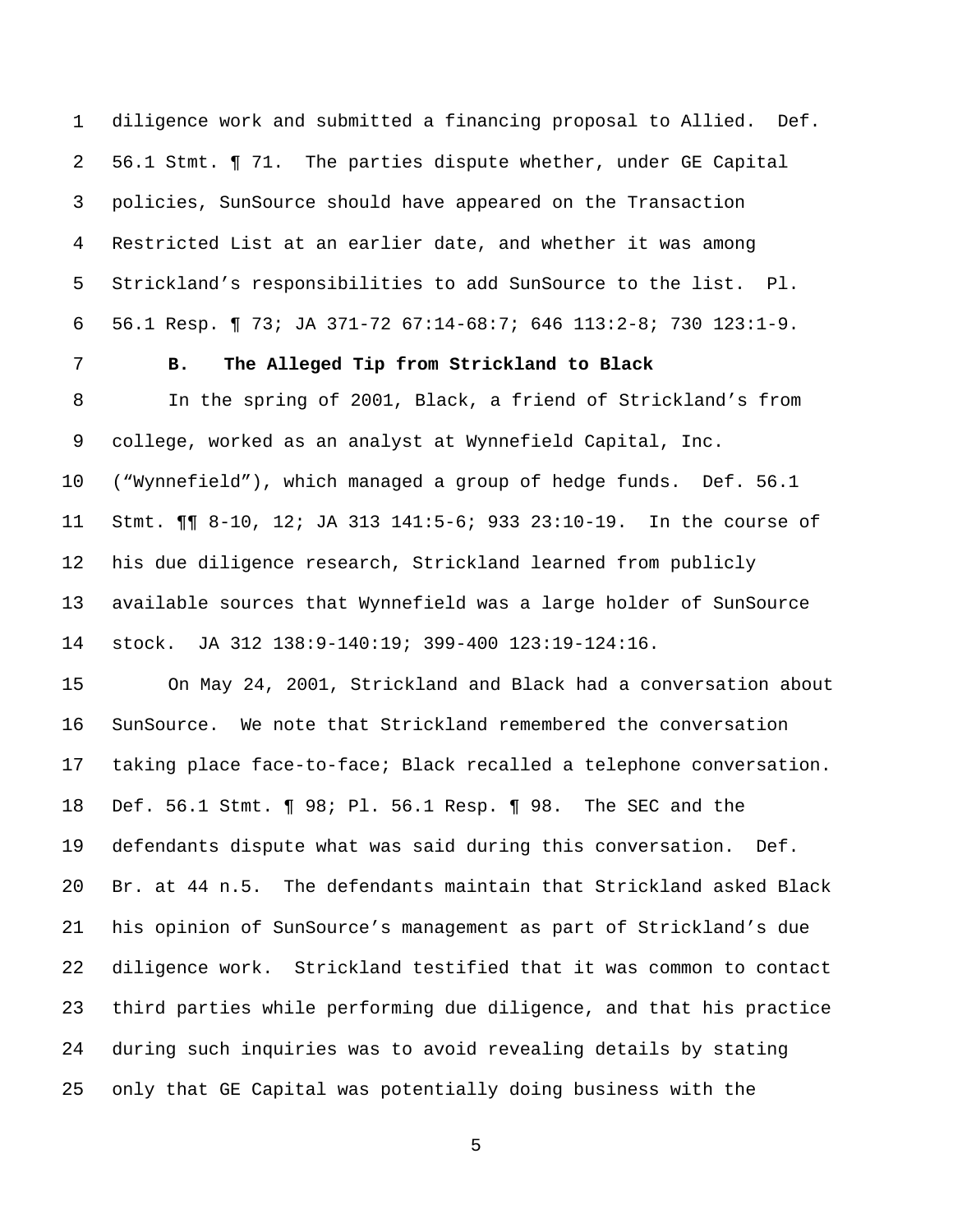1 relevant company. Def. 56.1 Stmt. ¶¶ 100-102, 104-106; JA 313 2 142:4-24; 315 149:19-150:1; 336 233:13-234:16; 851-52 148:2-149:4. 3 The SEC maintains that Strickland revealed material non-public 4 information by telling Black that Allied was about to acquire 5 SunSource. Pl. 56.1 Resp. ¶¶ 100-102, 104-106. The SEC relies on 6 testimony that contacting large shareholders was not standard due 7 diligence practice at GE Capital and that Strickland and Black 8 discussed SunSource after GE Capital had completed its financing 9 proposal. JA 301 93:12-16; 463 77:2-6, 574 162:21-163:12; 745-46 10 153:23-154:19; 2325-30. The SEC further argues that events 11 following Strickland and Black's May 24 conversation, described 12 below, raise a strong inference that Strickland told Black about 13 the SunSource/Allied acquisition.

### 14 **C. The Alleged Tip from Black to Obus**

15 Obus was Wynnefield's principal and Black's boss. Def. 56.1 16 Stmt. ¶ 1; 934 24:2-16. Immediately after Black's conversation 17 with Strickland, Black relayed the information he had learned to 18 Obus. JA 852 149:21-150:2; 861-62 163:22-165:11; 981 118:15-25; 19 1030 42:19-43:19. Black maintains that Strickland's general 20 questions about SunSource's management led Black to suspect (based 21 on SunSource's prior public actions) that SunSource was considering 22 a transaction that would dilute existing shareholders. JA 852-53 23 148:25-150:3. Black testified that he conveyed this suspicion to 24 Obus. JA 852 149:21-150:3. The SEC contends that Black told Obus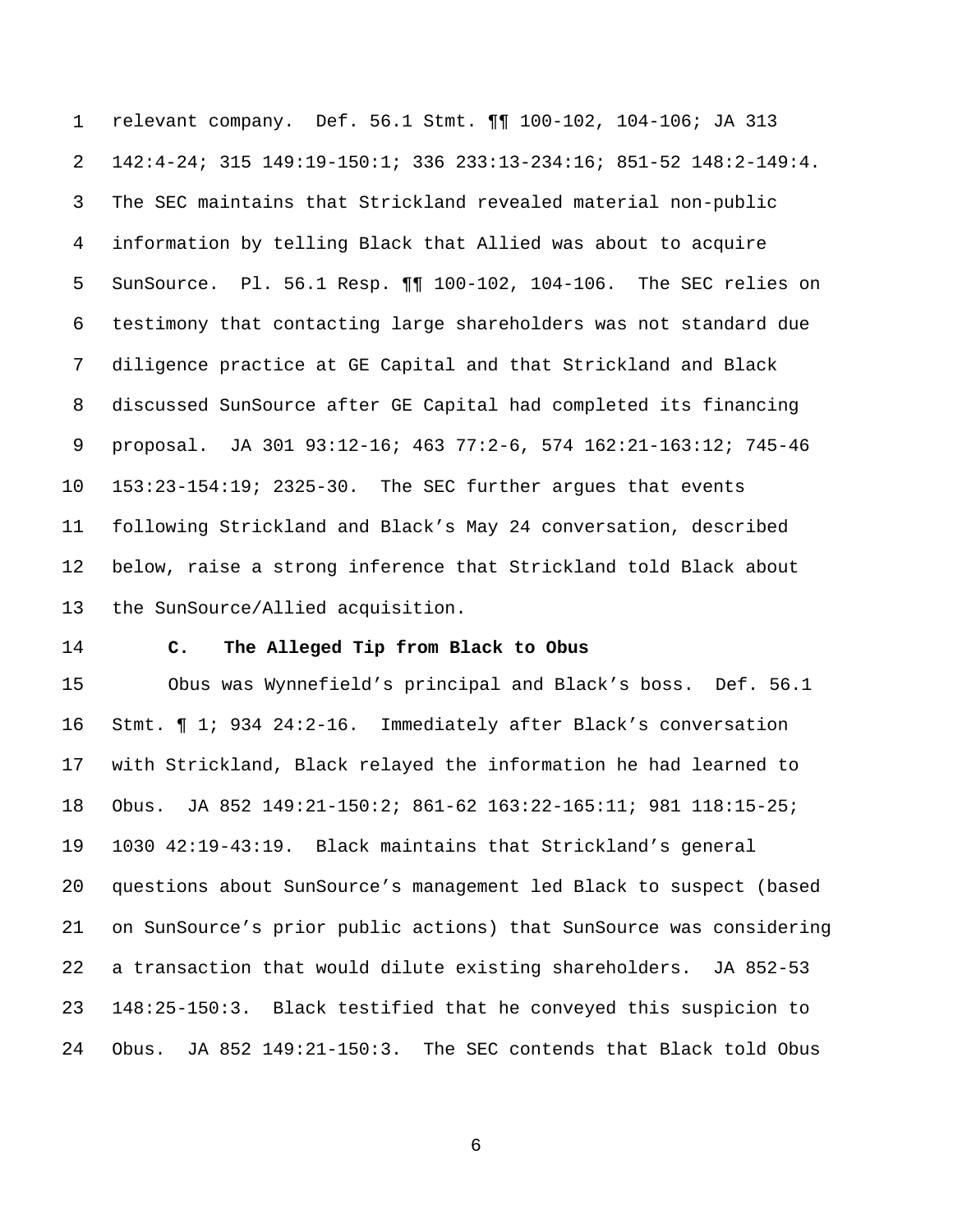1 that SunSource was about to be acquired by Allied. Pl. 56.1 Resp. 2 ¶¶ 111-112.

#### 3 **D. Obus's Call to Andrien**

4 Later that same day, Obus called Maurice Andrien, SunSource's 5 CEO. Def. 56.1 Stmt. ¶ 122; JA 850 146:12-147:23; 853 150:4-12; 6 854 152:8-18; 1360 169:7-10. As a large SunSource shareholder, 7 Obus regularly spoke to Andrien about the company. Def. 56.1 Stmt. 8 **[121.** Obus and Andrien gave different accounts of this phone 9 call. Obus testified that the information from Black led him to 10 believe that SunSource was considering a transaction that would 11 dilute the value of its public shares, and he called Andrien to 12 voice his concerns. JA 853 150:4-23; 1030-31 43:20-23; 1032 45:20- 13 46:10; 1088 139:3-13; 1360-61 169:11-171:3. Andrien testified that 14 Obus informed him that Wynnefield had been tipped about SunSource's 15 imminent acquisition: 16 [I]t was a very funny conversation. And he [Obus] 17 said that he never had a conversation like this 18 before, and didn't know whether he should be having 19 it. 20 He said[,] I always knew you guys would sell 21 SunSource Technology Services [a subsidiary of 22 SunSource] if you could, but I never figured you'd 23 sell the whole company. 24 And I said, Nelson, that's just not the kind of 25 thing that I could ever discuss under any 26 circumstances with you. Whether we did, or we 27 didn't, I just refuse to comment about that. 28 He said, well, a little birdie told me that you guys 29 are planning to sell the company to a financial 30 buyer. I said, a little birdie; he said, a little 31 birdie in Connecticut.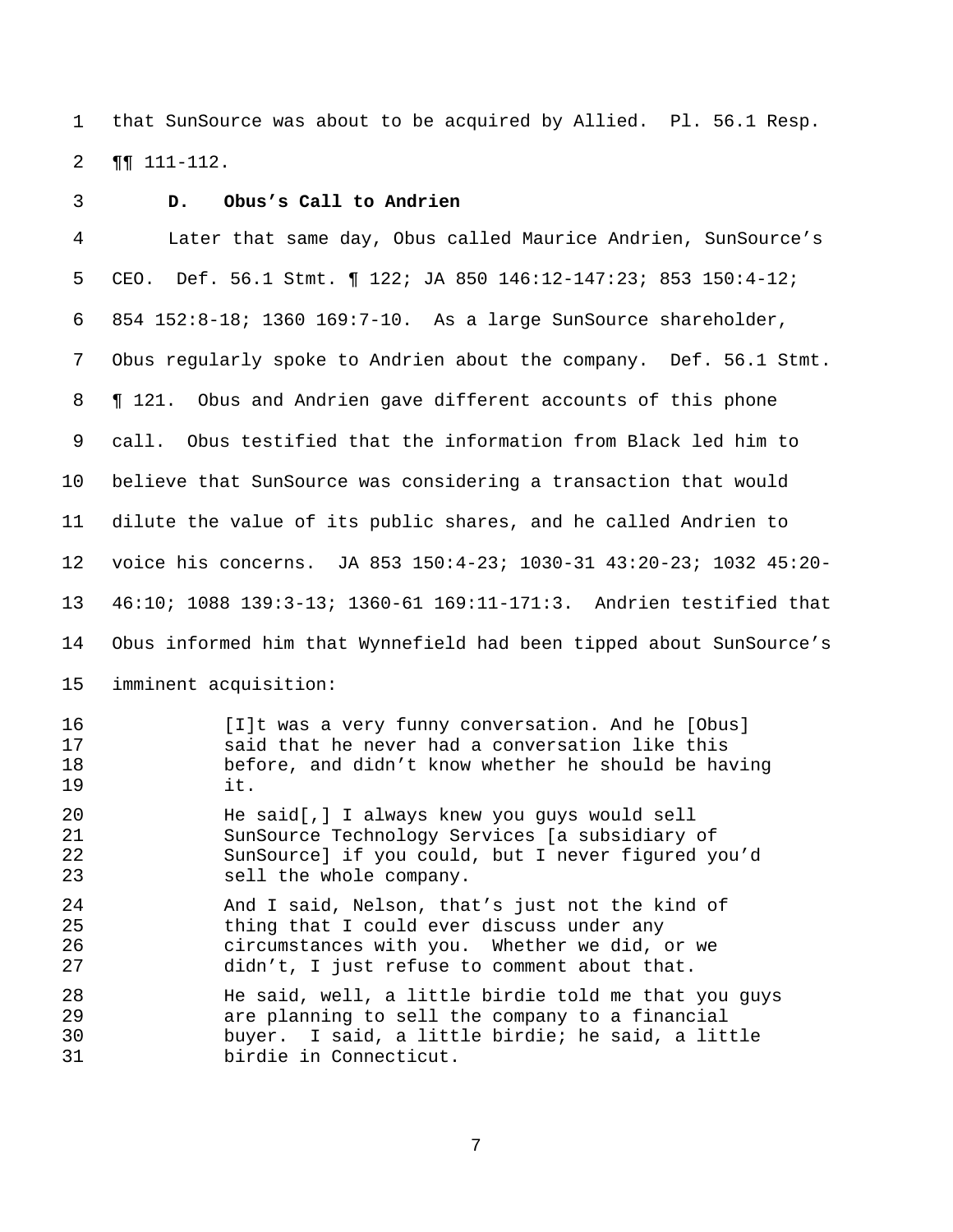3 something like that. And he said GE. 4 5 JA 1449 134:11-135:2; 1721-22 542:14-544:17. The term "financial 6 buyer" referred to a buyer planning to add SunSource to an 7 investment portfolio, as opposed to a "strategic buyer" looking to 8 acquire SunSource for its assets and business capabilities. JA 9 1355 159:2-19. Black overheard what Obus said on the phone to 10 Andrien. Consistent with Obus's testimony, Black testified that 11 Obus said that a "guy" from "a big conglomerate in Fairfield" might 12 be working with SunSource and that Obus hoped SunSource would not 13 dilute shareholders. JA 853 150:4-12; 863 168:2-8; 983-84 123:19- 14 124:8.

1 I said, a little birdie in Connecticut, and he said

2 --I might have even said[,] who would tell you

15 In any event, whether the Obus call to Andrien was as 16 described by Black and Obus or as described by Andrien, Black was 17 "shocked" to hear Obus make the call, and tried to signal Obus to 18 stop talking. JA 853 150:13-151:10; 862-63 165:25-167:7. After 19 Obus hung up, Black said, "what are you doing? . . . You realize, 20 you know, my friend is going to be fired." JA 853 150:13-151:3. 21 Obus then became "ashen" and "very upset" because he realized "it 22 was a kind of call that could be traced back to" Strickland. JA 23 853 151:1-5; 1365-66 179:21-180:2. Obus said if Strickland were 24 fired, Obus would offer Strickland a job at Wynnefield or would 25 help Strickland find another job on Wall Street. JA 853 151:6-10; 26 987 130:4-10.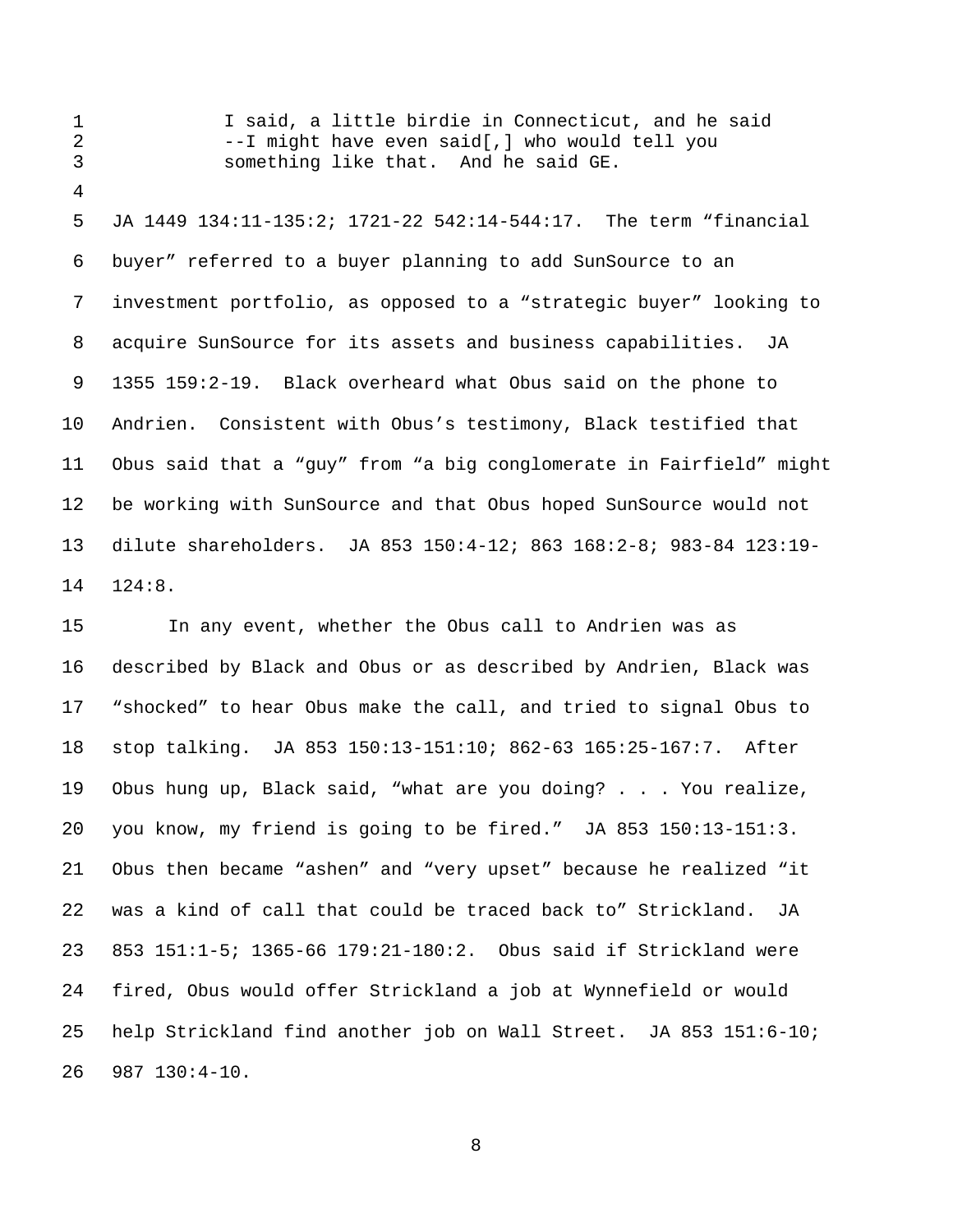## 1 **E. Weber's Call to Andrien**

2 On the same day that Obus spoke with Andrien, Andrien also 3 took a call from Alan Weber, a business acquaintance of Obus's and 4 another large investor in SunSource. JA 1140-43 226:7-229:15; 1709 5 518:20-519:10; 1710 521:8-522:7. On the call, Weber told Andrien 6 he hoped that SunSource would not be sold to a financial buyer--the 7 same term Andrien recalled Obus using in his phone call. JA 1448 8 125:16-23; JA 1716-17 533:5-535:2. The two calls from Weber and 9 Obus led Andrien to be "fairly certain" that news of the planned 10 SunSource/Allied acquisition had been leaked. JA 1724-26 549:21- 11 552:7.

#### 12 **F. The June 8, 2001 Trade**

13 On June 8, 2001, two weeks after the conversation between 14 Strickland and Black, a trader at Cantor Fitzgerald contacted 15 Wynnefield offering 50,000 shares of SunSource at \$5.00 per share. 16 JA 2231 70:5-71:8; 2249-50 107:5-108:23. Wynnefield counteroffered 17 \$4.75 per share, and ultimately purchased at that price a total 18 block of 287,200 shares, about five percent of SunSource's 19 outstanding common stock. JA 1126 201:11-16; 1130 208:2-6; 1134 20 216:1-7; 2231 70:5-71:8; 2249 106:4-107:23; 2407. Obus testified 21 that he was unaware of the pending acquisition when he made the 22 trade and that his decision to buy had nothing to do with 23 Strickland's conversation with Black. JA 1132 211:9-17; 1133-34 24 214:18-215:7; 1138 222:12-15. The June 8, 2001 purchase 25 represented about the same number of shares as Wynnefield had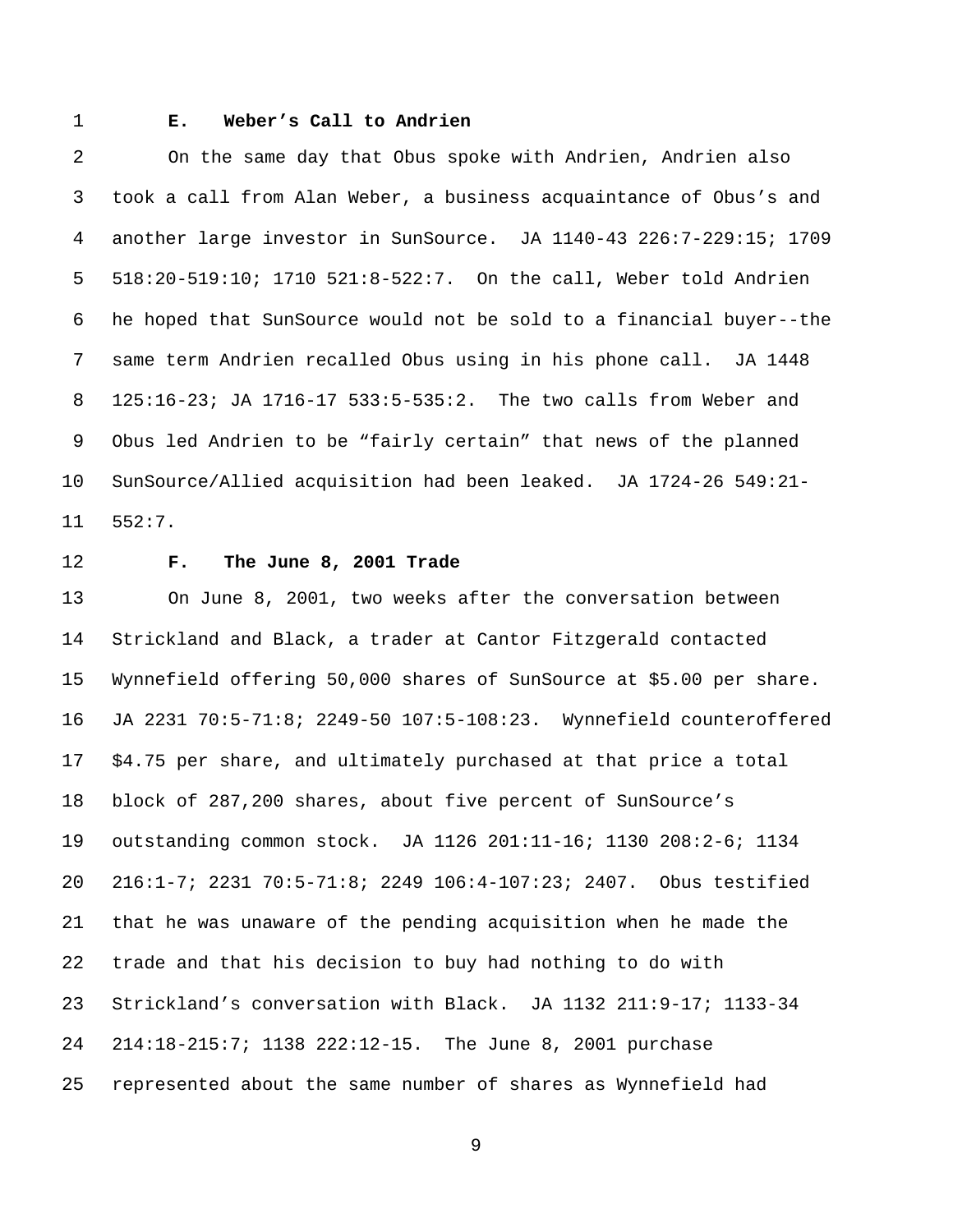1 bought in October 2000, the last time Obus believed he had seen 2 such a large block of shares available for purchase. JA 1126 3 201:7-16; 1127-28 204:15-205:5; 1137 221:5-7; 2407. On June 11, 4 2001, Wynnefield sold 6,000 shares of SunSource. JA 2407.

# 5 **G. Allied's Acquisition of SunSource**

6 On June 19, 2001, Allied publicly announced that it was 7 acquiring SunSource for \$10.38 per share in cash or stock. JA 8 2344. SunSource's stock closed that day at \$9.50 per share, an 9 increase of \$4.54 (or 91.5 percent) over the prior day's closing 10 price. JA 1856-57 812:15-814:21. Wynnefield's June 8, 2001 11 purchase of SunSource stock nearly doubled in value (from the \$4.75 12 purchase price to \$9.50), producing a paper profit to Wynnefield of 13 over \$1.3 million. JA 2407. On June 19 and June 20, Wynnefield 14 purchased another 150,000 shares of SunSource at prices over \$9.40 15 per share. JA 2407.

#### 16 **H. Obus's Call to Russell**

17 In June or July 2001, Obus contacted Andrien to ask when the 18 merger with Allied would close; Andrien referred Obus to Daniel 19 Russell, Allied's CFO. JA 1232 378:11-379:14; 1804 709:4-24. Obus 20 and Russell's recollections of their phone call differ. Obus 21 testified that he called to express his preference to be paid in 22 Allied stock, rather than in cash, and to ask that Allied extend 23 the closing date of the merger to lower Wynnefield's tax 24 liabilities. JA 1232 379:11-18; 1373-74 195:14-196:16. Russell 25 testified that Obus told him that Obus "was tipped off to the deal"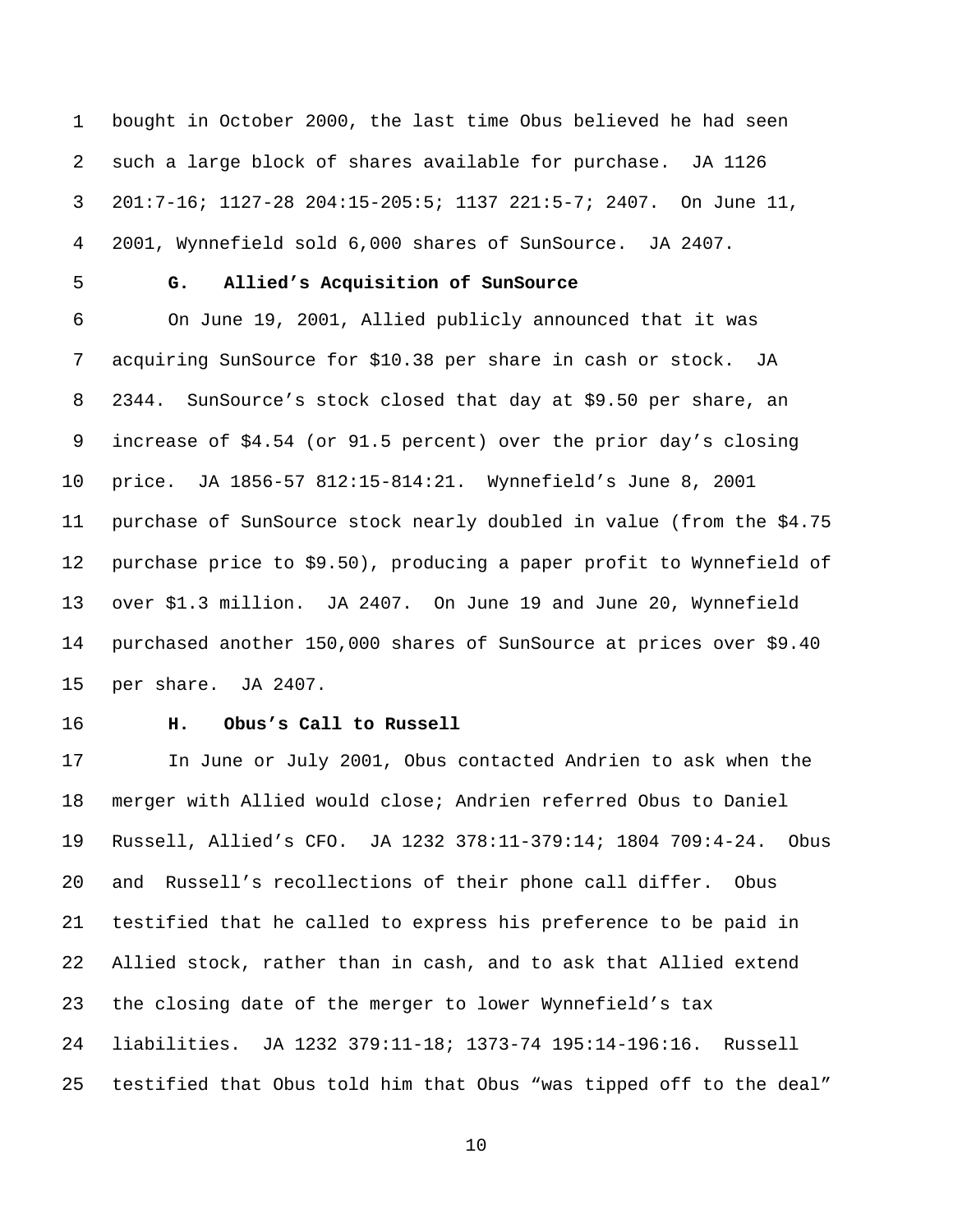1 between Allied and SunSource, and when Russell asked what that 2 meant, Obus changed the subject. JA 2190 202:6-204:1.

## 3 **I. The 2002 SEC Subpoenas**

4 In July and August 2002, the SEC subpoenaed Obus and Black 5 about the SunSource trades. JA 2410-19; 2429-34. On August 8, 6 2002, Strickland also received an SEC subpoena and contacted Black 7 to arrange a meeting. JA 2420-28; 837-38 123:14-125:15. Black 8 told Obus about Strickland's request to meet, realizing that 9 Strickland might want to discuss the subpoenas. JA 849-50 144:22- 10 145:22; 998-99 153:10-154:10; 1093 147:6-19; 838 125:16-24. Obus 11 and Black agreed that Black should try to avoid discussing 12 SunSource or the subpoenas and encourage Strickland to be truthful. 13 JA 1095 150:5-18; 1100 158:4-21; 1102 161:1-9; 1369 187:4-14; 1370 14 188:14-25.

15 At their meeting, Strickland told Black that he had informed 16 GE Capital's counsel that he did not recall any conversation about 17 SunSource. JA 315-16 152:25-153:19; 317 157:25-158:10; 401 126:3- 18 127:18. Black reminded Strickland that they had discussed 19 SunSource in May 2001, before the acquisition was announced. JA 20 317 159:18-23; 401 127:3-18; 867 174:11-17; 871 180:3-181:1. When 21 Black told Obus about the meeting, Obus told Black to tell 22 Strickland about Obus's conversation with Andrien, and to encourage 23 Strickland to tell GE Capital's counsel about the May conversation 24 between Black and Strickland. JA 999 154:25-155:9; 877-78 190:17- 25 191:11; 1099-1100 157:16-21.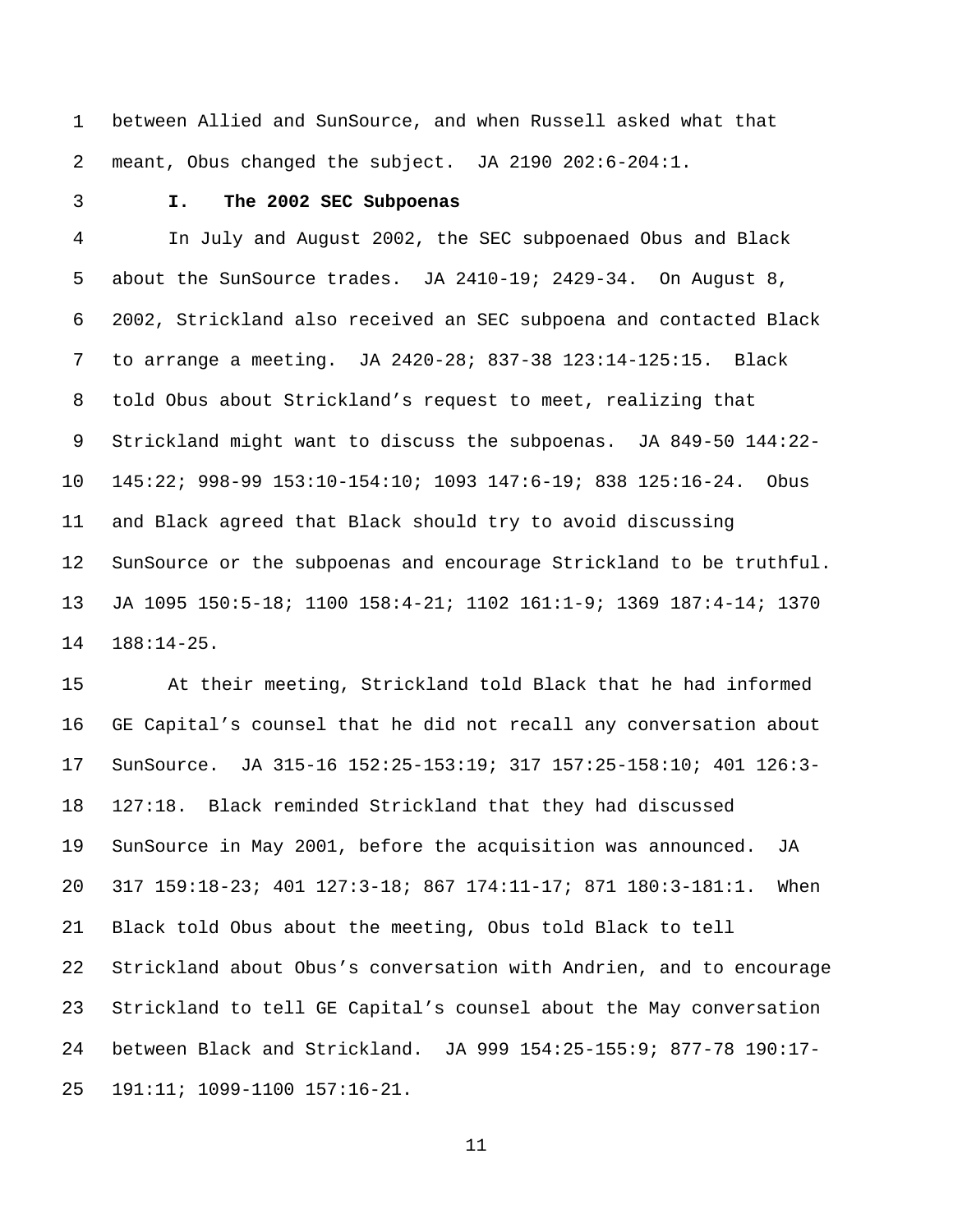#### 1 **J. GE Capital's Internal Investigation**

2 After receiving the SEC's subpoena related to SunSource, GE 3 Capital conducted an internal investigation into Strickland's 4 conduct. JA 2408-09. The internal investigation did not go beyond 5 interviewing Strickland and other GE Capital employees and thus did 6 not include statements from Andrien or Russell. JA 459 68:20-69:7; 7 460 70:15-71:12; 487-88 125:22-126:9. The investigation concluded 8 that while Strickland had "disclosed information outside of [GE 9 Capital] pertaining to" SunSource, JA 463 76:2-12, he "did not 10 discuss the nature of the specific transaction being contemplated," 11 JA 2408. Nevertheless, his conduct demonstrated a "disregard" of 12 GE Capital's "confidentiality restrictions." JA 2408. Following 13 the investigation, Strickland was denied a bonus and salary 14 increase, but was not terminated. A letter of reprimand was placed 15 in his file stating that he should have consulted a manager or 16 counsel before discussing SunSource with a third party. JA 2408- 17 09; 459 69:9-24; 469 89:5-18. Testifying later, a representative 18 of GE Capital said that the investigation concluded that Strickland 19 "made a mistake" but was "trying to do some underwriting" when he 20 called Black. JA 490 131:8-14; 468-69 87:25-88:8; 487 125:7-9.

21 **II. Prior Proceedings** 

22 The SEC filed a civil complaint against Strickland, Black and 23 Obus on April 25, 2006, that (as later amended on June 15, 2007) 24 alleged that the defendants were liable for insider trading in 25 violation of section 10(b) and Rule 10b-5 under both the classical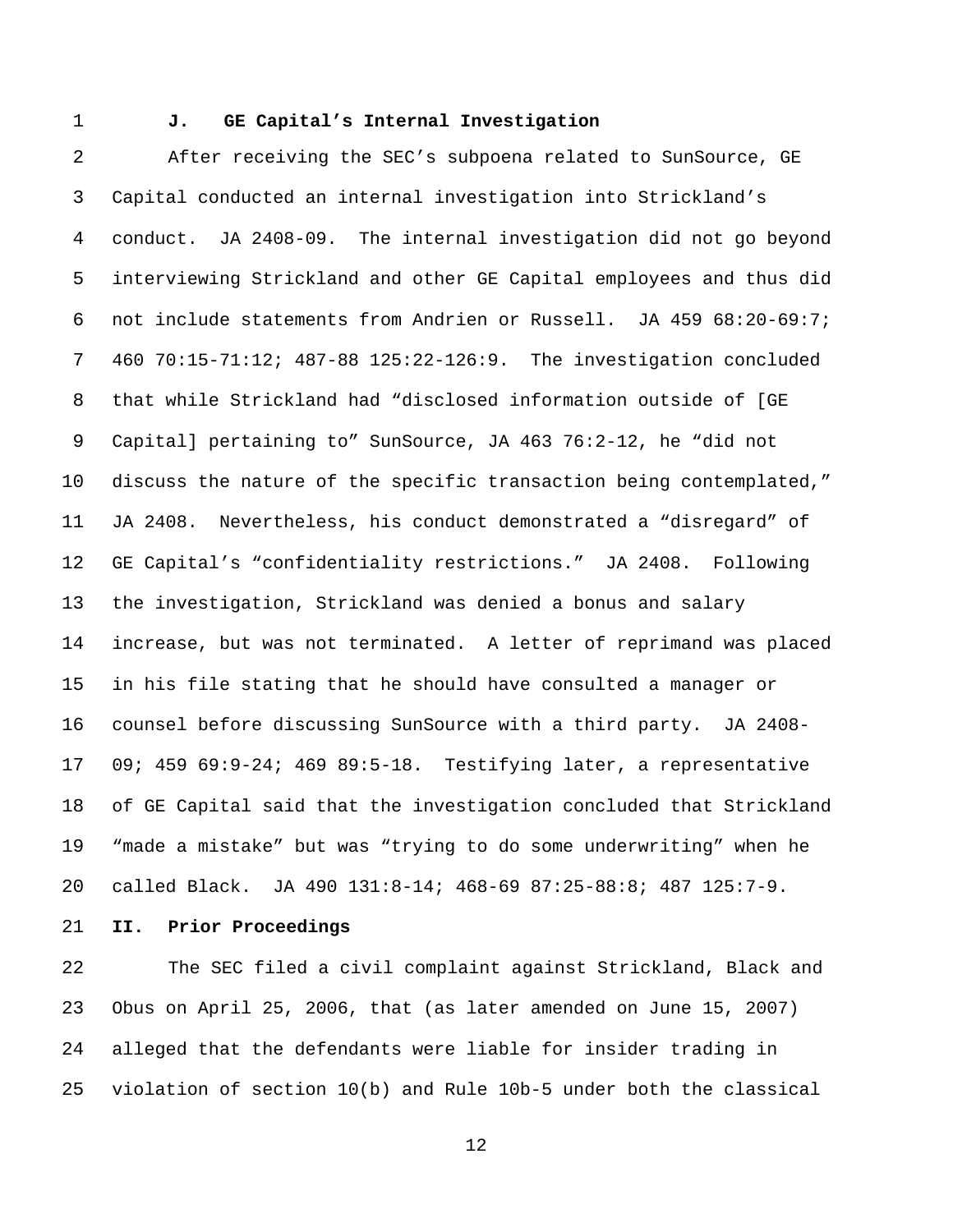1 and the misappropriation theories of insider trading. Under the 2 classical theory, the SEC alleged that Strickland, through his work 3 for GE Capital, became a temporary insider of SunSource and owed a 4 duty to SunSource's shareholders not to share material non-public 5 information about the company's acquisition. Under the 6 misappropriation theory, the SEC claimed that Strickland had a duty 7 to GE Capital, his employer, to keep information about SunSource's 8 acquisition confidential, and that he breached that duty by tipping 9 Black.

10 The district court granted the defendants' summary judgment 11 motion on both theories, SEC v. Obus, No. 06-civ-3150(GBD), 2010 WL 12 3703846, 2010 U.S. Dist. LEXIS 98895 (S.D.N.Y. Sept. 20, 2010), but 13 the SEC appeals only with respect to the misappropriation theory. 14 In the portion of its decision addressing that theory, the district 15 court held that, even assuming Strickland told Black material non-16 public information about the SunSource/Allied deal, the SEC had 17 failed to establish a genuine issue of fact as to whether 18 Strickland breached a fiduciary duty to his employer, GE Capital. 19 2010 WL 3703846, at \*15, 2010 U.S. Dist. LEXIS 98895, at \*48. The 20 district court based this finding on GE Capital's internal 21 investigation, which concluded that Strickland had not breached a 22 duty to his employer, and on the fact that SunSource was not placed 23 on GE Capital's Transaction Restricted List until after the 24 SunSource acquisition was publicly announced. Id. The district 25 court further held that the SEC failed to establish facts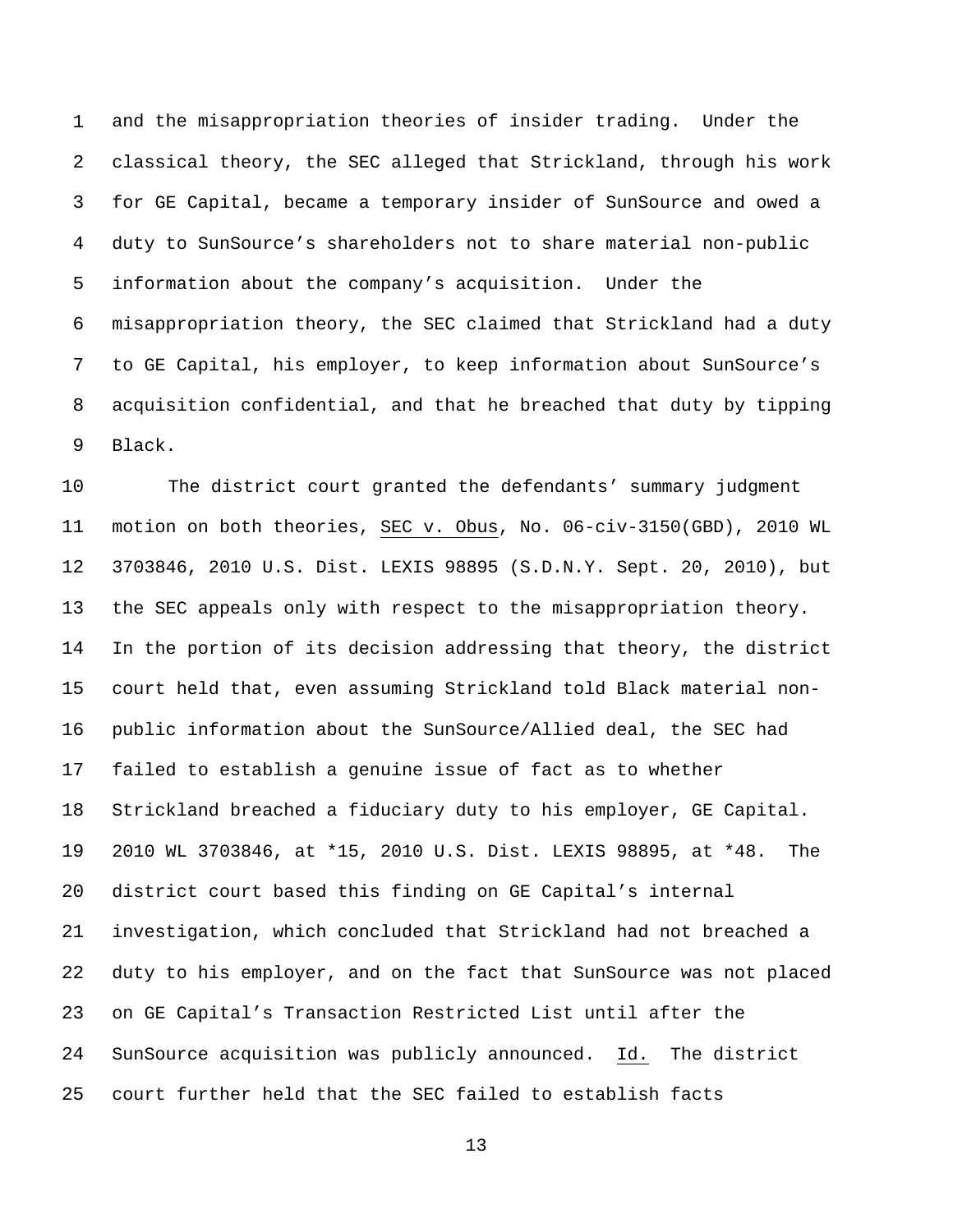1 sufficient for a jury to find that Strickland's conduct was 2 deceptive. 2010 WL 3703846, at \*14-15, 2010 U.S. Dist. LEXIS 3 98895, at \*47. Because the district court found that Strickland 4 had not breached a duty, neither Black nor Obus could have 5 inherited that duty, and thus they also could not be held liable 6 under the misappropriation theory. Finally, the district court 7 held that the SEC failed to present sufficient evidence that Obus 8 "subjectively believed that the information he received was 9 obtained in breach of a fiduciary duty." 2010 WL 3703846, at \*16, 10 2010 U.S. Dist. LEXIS 98895, at \*50-51.

÷

#### 11 **DISCUSSION**

## 12 **I. Standard of Review**

13 We review de novo the district court's grant of summary 14 judgment. Huppe v. WPCS Int'l Inc., 670 F.3d 214, 217 (2d Cir. 15 2012). Summary judgment is appropriate where "the movant shows 16 that there is no genuine dispute as to any material fact and the 17 movant is entitled to judgment as a matter of law." Fed. R. Civ. 18 P. 56(a).<sup>1</sup> A factual dispute is genuine "if the evidence is such 19 that a reasonable jury could return a verdict for the nonmoving 20 party." Anderson v. Liberty Lobby, Inc., 477 U.S. 242, 248 (1986). 21 In reviewing a motion for summary judgment, "[t]he evidence of the 22 non-movant is to be believed, and all justifiable inferences are to

 $^{\rm 1}$  Rule 56 was amended in a non-substantive manner after the district court granted summary judgment. We cite the current version of the Rule.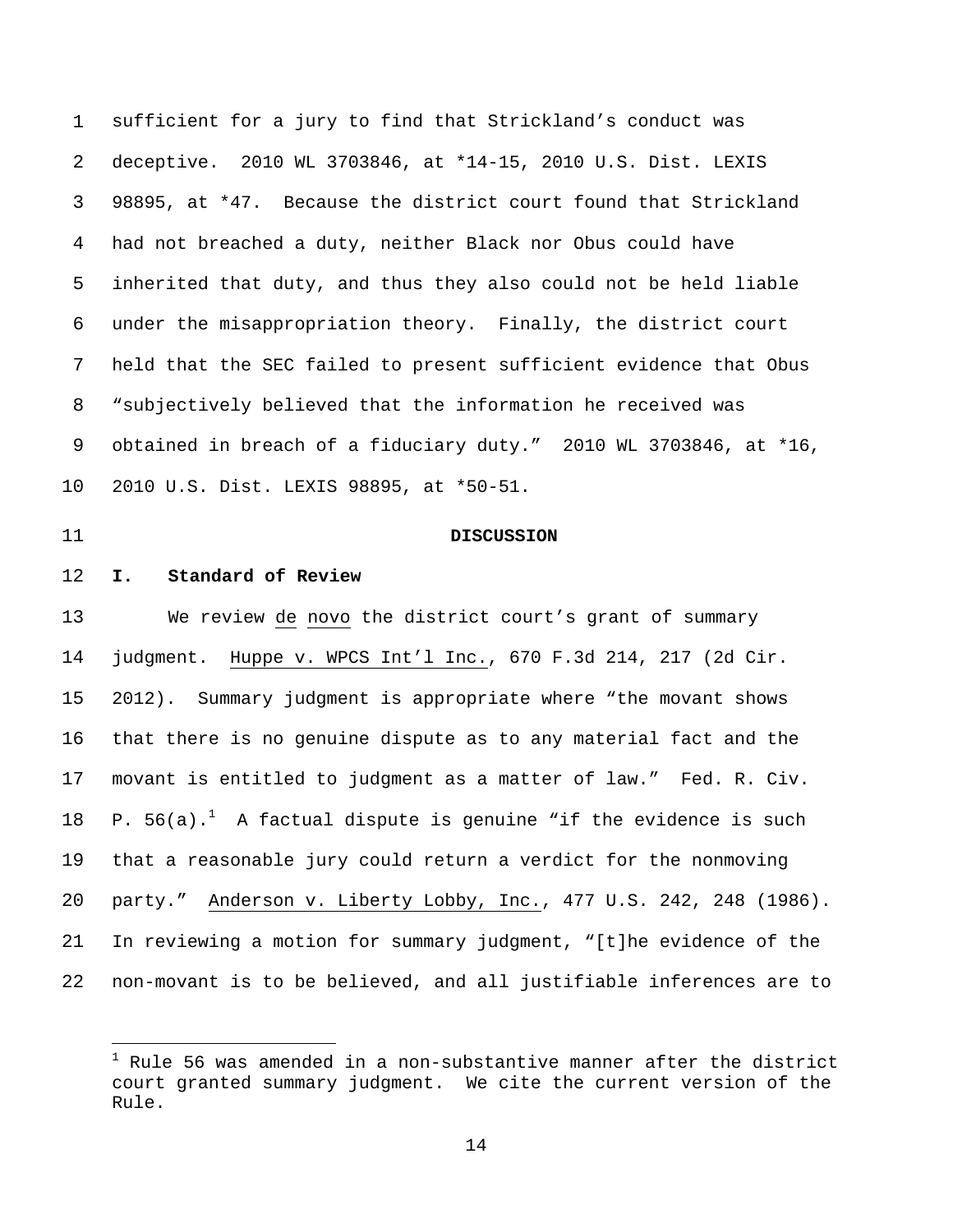1 be drawn in [its] favor." Id. at 255.

2 **II. Legal Background** 

#### 3 **A. The Misappropriation Theory of Insider Trading**

4 Insider trading--unlawful trading in securities based on 5 material non-public information--is well established as a violation 6 of section 10(b) of the Securities Exchange Act of 1934 and Rule 7 10b-5. See Dirks v. SEC, 463 U.S. 646, 653-54 (1983); Chiarella v. 8 United States, 445 U.S. 222, 226-30 (1980); SEC v. Texas Gulf 9 Sulphur Co., 401 F.2d 833, 847-48 (2d Cir. 1968) (en banc); In re 10 Cady, Roberts & Co., 40 S.E.C. 907 (1961). Under the classical 11 theory of insider trading, a corporate insider is prohibited from 12 trading shares of that corporation based on material non-public 13 information in violation of the duty of trust and confidence 14 insiders owe to shareholders. Chiarella, 445 U.S. at 228. A 15 second theory, grounded in misappropriation, targets persons who 16 are not corporate insiders but to whom material non-public 17 information has been entrusted in confidence and who breach a 18 fiduciary duty to the source of the information to gain personal 19 profit in the securities market. United States v. O'Hagan, 521 20 U.S. 642, 652 (1997); United States v. Chestman, 947 F.2d 551, 566 21 (2d Cir. 1991) (en banc). Such conduct violates section 10(b) 22 because the misappropriator engages in deception (as required for 23 liability under that section and Rule 10b-5) by pretending "loyalty 24 to the principal while secretly converting the principal's 25 information for personal gain." O'Hagan, 521 U.S. at 653 (internal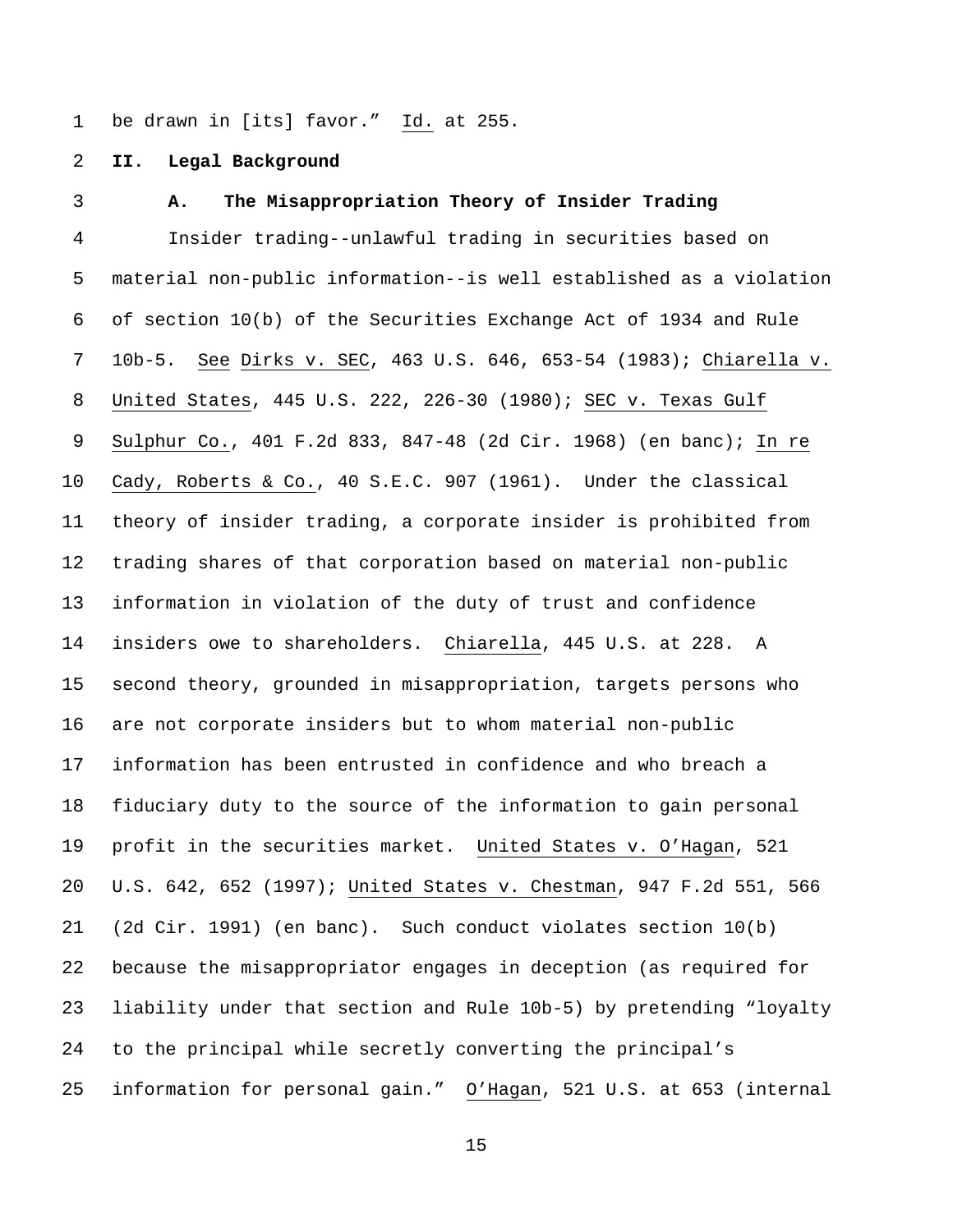1 quotation marks omitted). The requirement under section 10(b) that 2 the deception be "in connection with the purchase and sale of any 3 security" is met because the information is "of a sort that [can] 4 ordinarily [be] capitalize[d] upon to gain no-risk profits through 5 the purchase or sale of securities." Id. at 656; United State v. 6 Falcone, 257 F.3d 226, 233-34 (2d Cir. 2001). This appeal is 7 concerned only with liability under the misappropriation theory.

8 One who has a fiduciary duty of trust and confidence to 9 shareholders (classical theory) or to a source of confidential 10 information (misappropriation theory) and is in receipt of material 11 non-public information has a duty to abstain from trading or to 12 disclose the information publicly. The "abstain or disclose" rule 13 was developed under the classical theory to prevent insiders from 14 using their position of trust and confidence to gain a trading 15 advantage over shareholders. See Chiarella, 445 U.S. at 227-30; 16 Dirks, 463 U.S. at 660. "Abstain or disclose" has equal force in 17 the misappropriation context, but the disclosure component operates 18 somewhat differently. Because the misappropriation theory is based 19 on a fiduciary duty to the source of the information, only 20 disclosure to the source prevents deception; disclosure to other 21 traders in the securities market cannot cure the fiduciary's breach 22 of loyalty to his principal. O'Hagan, 521 U.S. at 655; see Moss v. 23 Morgan Stanley Inc., 719 F.2d 5, 13 (2d Cir. 1983) (fiduciary duty 24 of disclosure to employer does not imply duty to disclose to the 25 public). Under either theory, if disclosure is impracticable or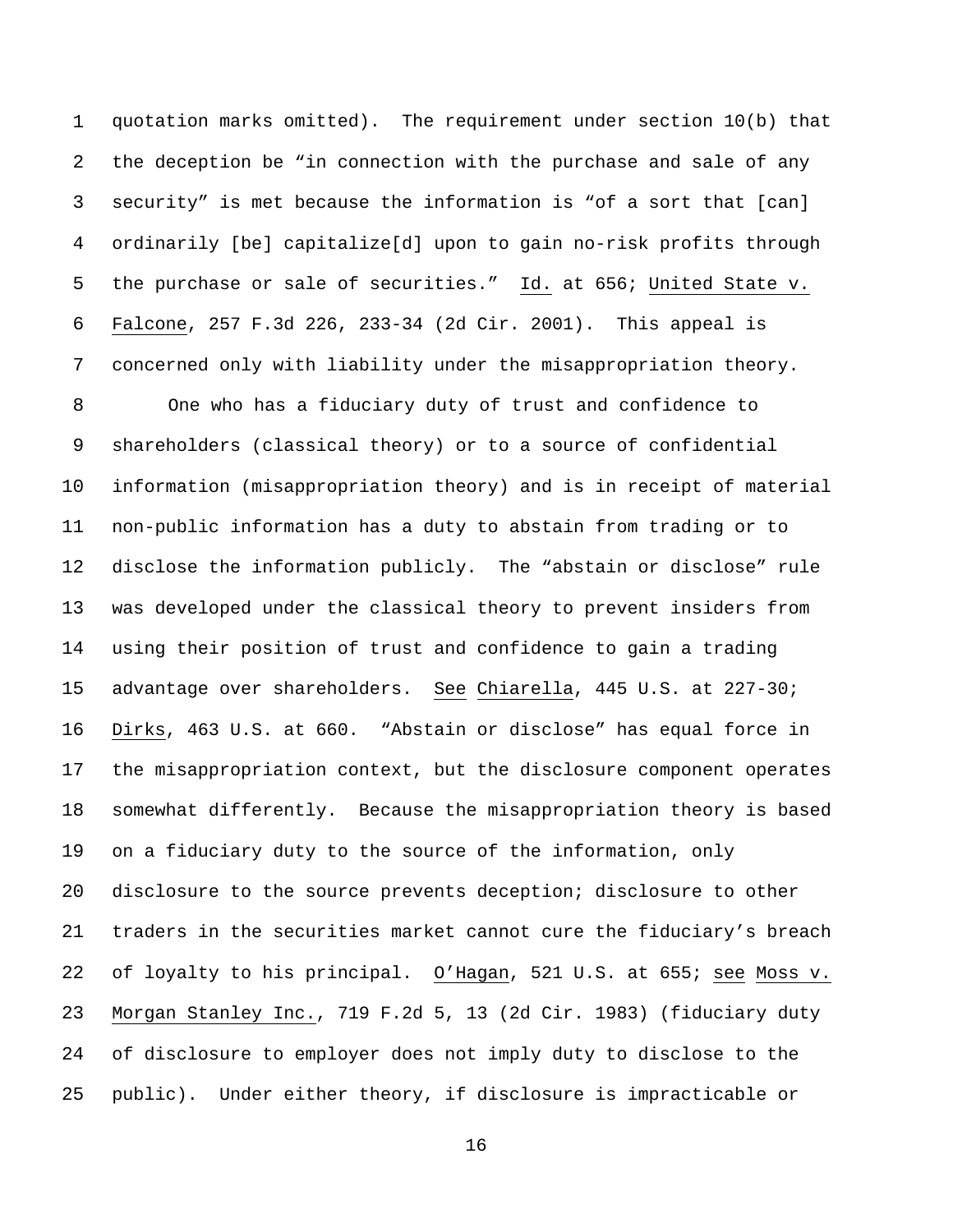1 prohibited by business considerations or by law, the duty is to 2 abstain from trading. See United States v. Teicher, 987 F.2d 112, 3 120 (2d Cir. 1993).

#### 4 **B. Tipping Violations of Insider Trading Laws**

5 The insider trading case law is not confined to insiders or 6 misappropriators who trade for their own account. Section 10(b) 7 and Rule 10b-5 also reach situations where the insider or 8 misappropriator tips another who trades on the information. In 9 Dirks, 463 U.S. 646, the Court addressed the liability of an 10 analyst who received confidential information about possible fraud 11 at an insurance company from one of the insurance company's former 12 officers. Id. at 648-49. The analyst relayed the information to 13 some of his clients, and some of them, in turn, sold their shares 14 in the insurance company based on the analyst's tip. Id. The 15 Court held that a tipper like the analyst in Dirks is liable if the 16 tipper breached a fiduciary duty by tipping material non-public 17 information, had the requisite scienter (to be discussed 18 momentarily) when he gave the tip, and personally benefited from 19 the tip. Id. at 660-62. Personal benefit to the tipper is broadly 20 defined: it includes not only "pecuniary gain," such as a cut of 21 the take or a gratuity from the tippee, but also a "reputational 22 benefit" or the benefit one would obtain from simply "mak[ing] a 23 gift of confidential information to a trading relative or friend." 24 Id. at 663-64. When an unlawful tip occurs, the tippee is also 25 liable if he knows or should know that the information was received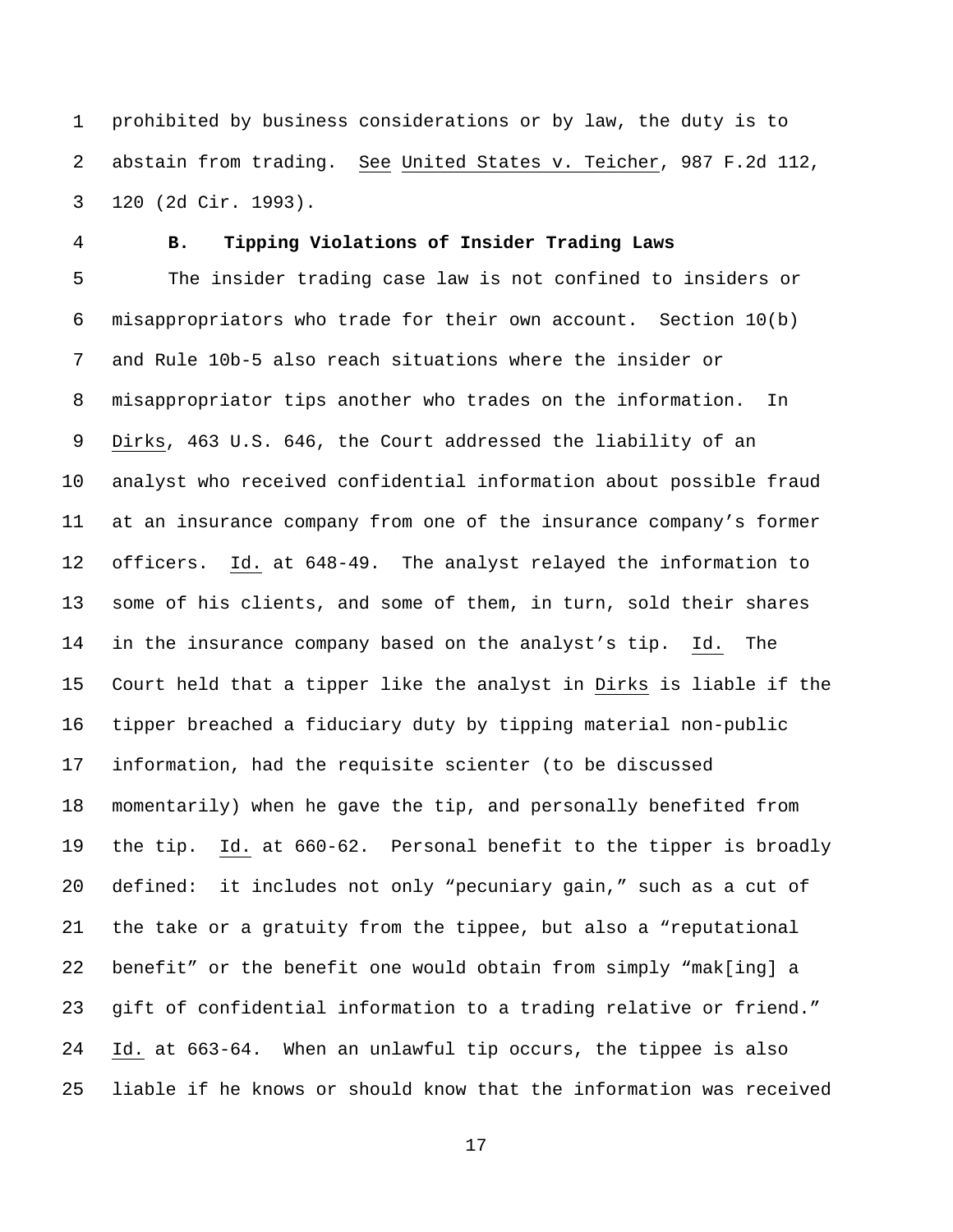1 from one who breached a fiduciary duty (such as an insider or a 2 misappropriator) and the tippee trades or tips for personal benefit 3 with the requisite scienter. See id. at 660. The Supreme Court's 4 tipping liability doctrine was developed in a classical case, 5 Dirks, but the same analysis governs in a misappropriation case. 6 See Falcone, 257 F.3d at 233.

# 7 **C. Scienter**

8 Liability for securities fraud requires proof of scienter, 9 defined as "a mental state embracing intent to deceive, manipulate, 10 or defraud." Ernst & Ernst v. Hochfelder, 425 U.S. 185, 193 & n.12 11 (1976). Negligence is not a sufficiently culpable state of mind to 12 support a section 10(b) civil violation. Id. While the Supreme 13 Court has yet to decide whether recklessness satisfies section 14 10(b)'s scienter requirement, see Matrixx Initiatives, Inc. v. 15 Siracusano, 131 S. Ct. 1309, 1323 (2011), we have held that 16 scienter "may be established through a showing of reckless 17 disregard for the truth, that is, conduct which is highly 18 unreasonable and which represents an extreme departure from the 19 standards of ordinary care," SEC v. McNulty, 137 F.3d 732, 741 (2d 20 Cir. 1998) (internal citations and quotation marks omitted); see 21 SEC v. U.S. Envtl., Inc., 155 F.3d 107, 111 (2d Cir. 1998) 22 (recognizing that eleven circuits hold that recklessness satisfies 23 the scienter requirement of section 10(b)). We read the scienter 24 requirement set forth in Hochfelder (and the recklessness variation 25 in McNulty) to apply broadly to civil securities fraud liability,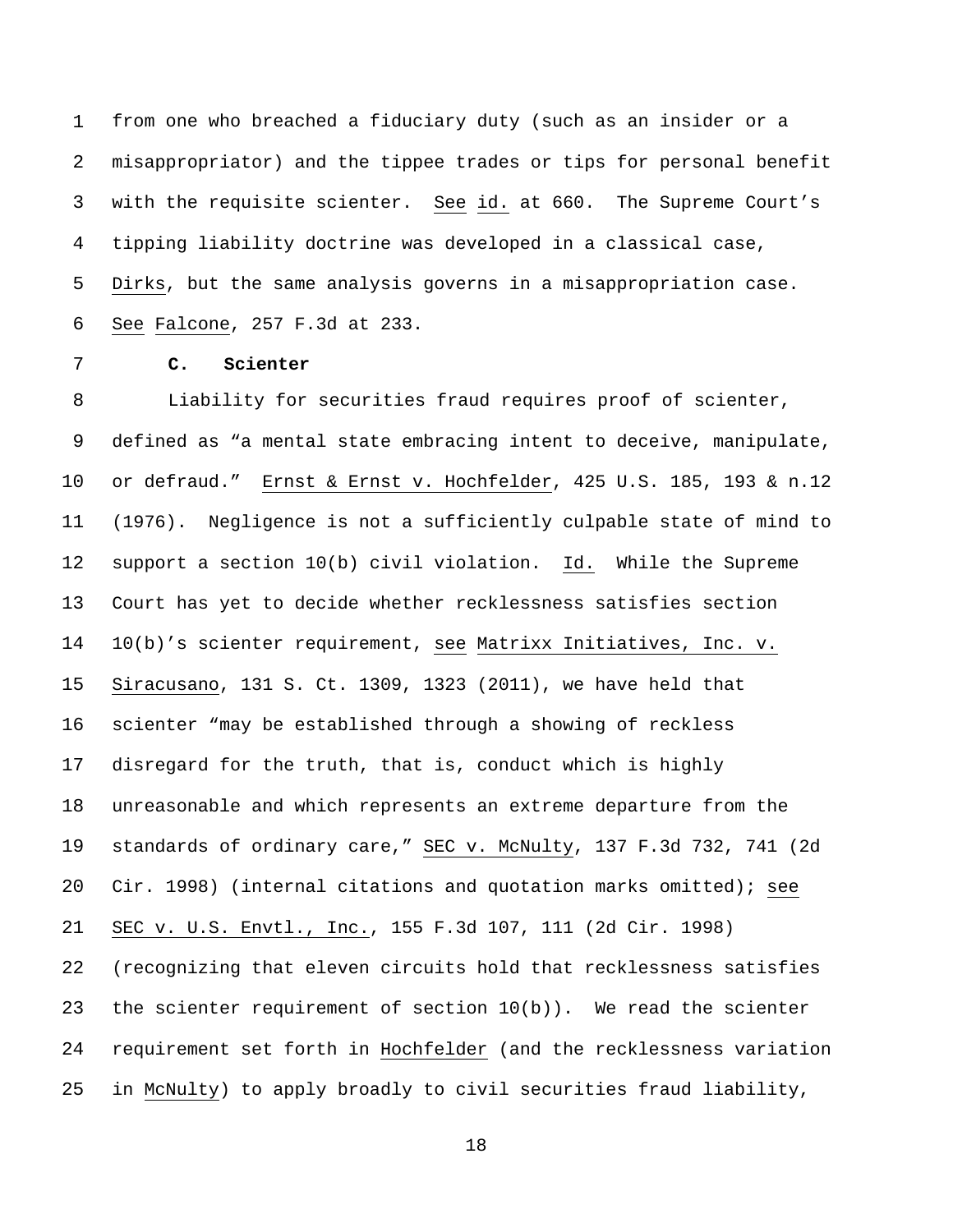1 including insider trading (under either the classical or 2 misappropriation theory), and to tipper/tippee liability. See, 3 e.g., Elkind v. Liggett & Myers, Inc., 635 F.2d 156, 167-68 (2d 4 Cir. 1980). In every insider trading case, at the moment of 5 tipping or trading, just as in securities fraud cases across the 6 board, the unlawful actor must know or be reckless in not knowing 7 that the conduct was deceptive.

8 With this background, we turn specifically to the scienter 9 requirements for both tippers and tippees under the 10 misappropriation theory.

### 11 **1. Tipper Scienter**

12 To be held liable, a tipper must (1) tip (2) material non-13 public information (3) in breach of a fiduciary duty of 14 confidentiality owed to shareholders (classical theory) or the 15 source of the information (misappropriation theory) (4) for 16 personal benefit to the tipper. The requisite scienter corresponds 17 to the first three of these elements. First, the tipper must tip 18 deliberately or recklessly, not through negligence. Second, the 19 tipper must know that the information that is the subject of the 20 tip is non-public and is material for securities trading purposes, 21 or act with reckless disregard of the nature of the information. 22 Third, the tipper must know (or be reckless in not knowing) that to 23 disseminate the information would violate a fiduciary duty. While 24 the tipper need not have specific knowledge of the legal nature of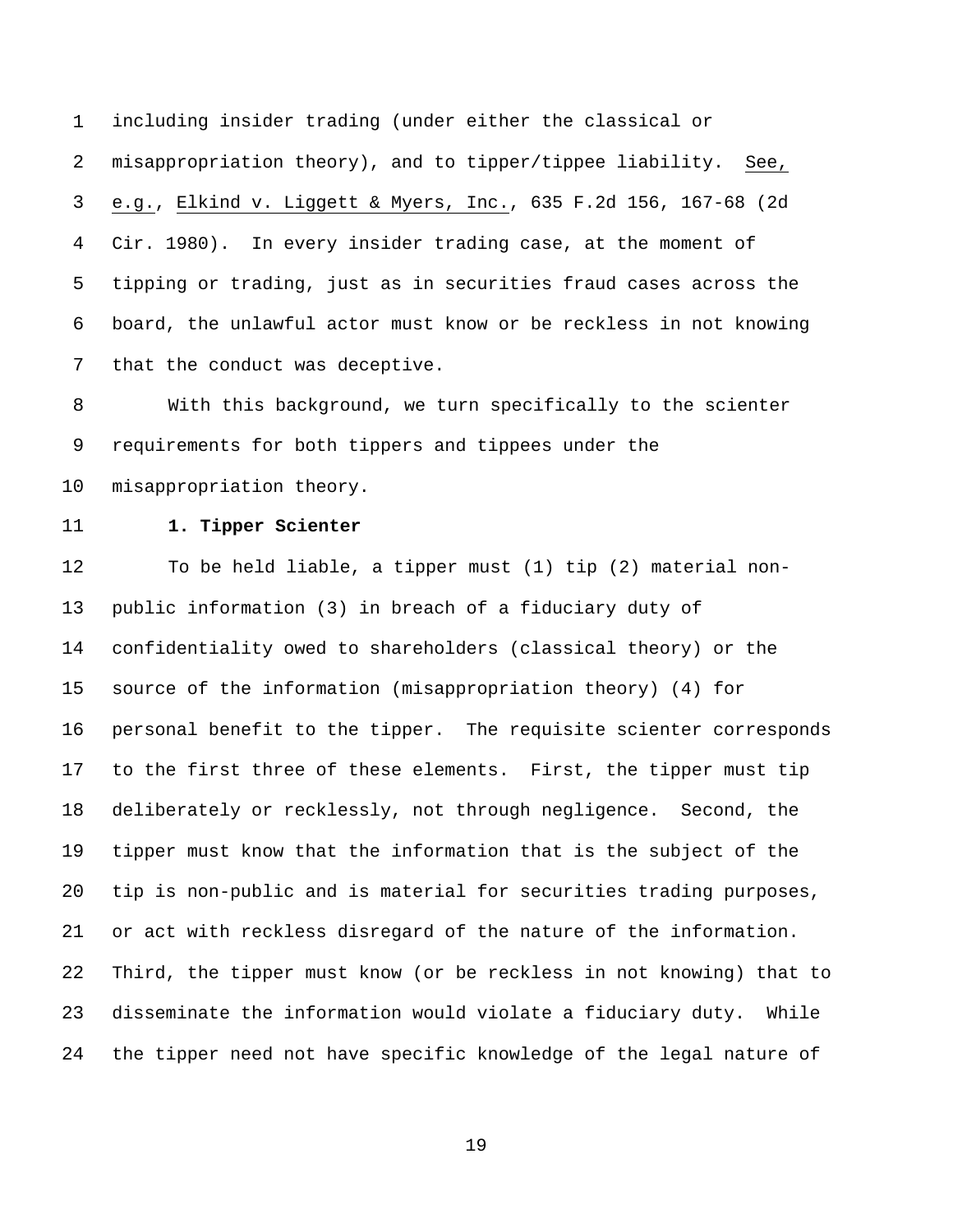1 a breach of fiduciary duty, he must understand that tipping the 2 information would be violating a confidence.

3 As the Supreme Court and commentators have recognized, the 4 first and second aspects of scienter—a deliberate tip with 5 knowledge that the information is material and non-public--can 6 often be deduced from the same facts that establish the tipper 7 acted for personal benefit. See Dirks, 463 U.S. at 663-64 (holding 8 that the inquiry into the tipper's scienter "requires courts to 9 focus on objective criteria, i.e., whether the insider receives a 10 direct or indirect personal benefit from the disclosure"); Donald 11 C. Langevoort, Insider Trading: Regulation, Enforcement, and 12 Prevention § 4.04[1] (1992 ed.) ("The requirement that the tipper 13 act with scienter . . . is effectively subsumed in proof that the 14 insider's motive was personal benefit."). The inference of 15 scienter is strong because the tipper could not reasonably expect 16 to benefit unless he deliberately tipped material non-public 17 information that the tippee could use to an advantage in trading. 18 The third aspect of scienter, that the tipper acted with knowledge 19 that he was violating a confidence, will often be established 20 through circumstantial evidence. Because the act of 21 misappropriation itself is deceitful, O'Hagan, 521 U.S. at 653, 22 evidence that the tipper knowingly misappropriated confidential 23 information will support an inference that the misappropriator had 24 "a mental state embracing intent to deceive, manipulate, or 25 defraud," Hochfelder, 425 U.S. at 193 n.12.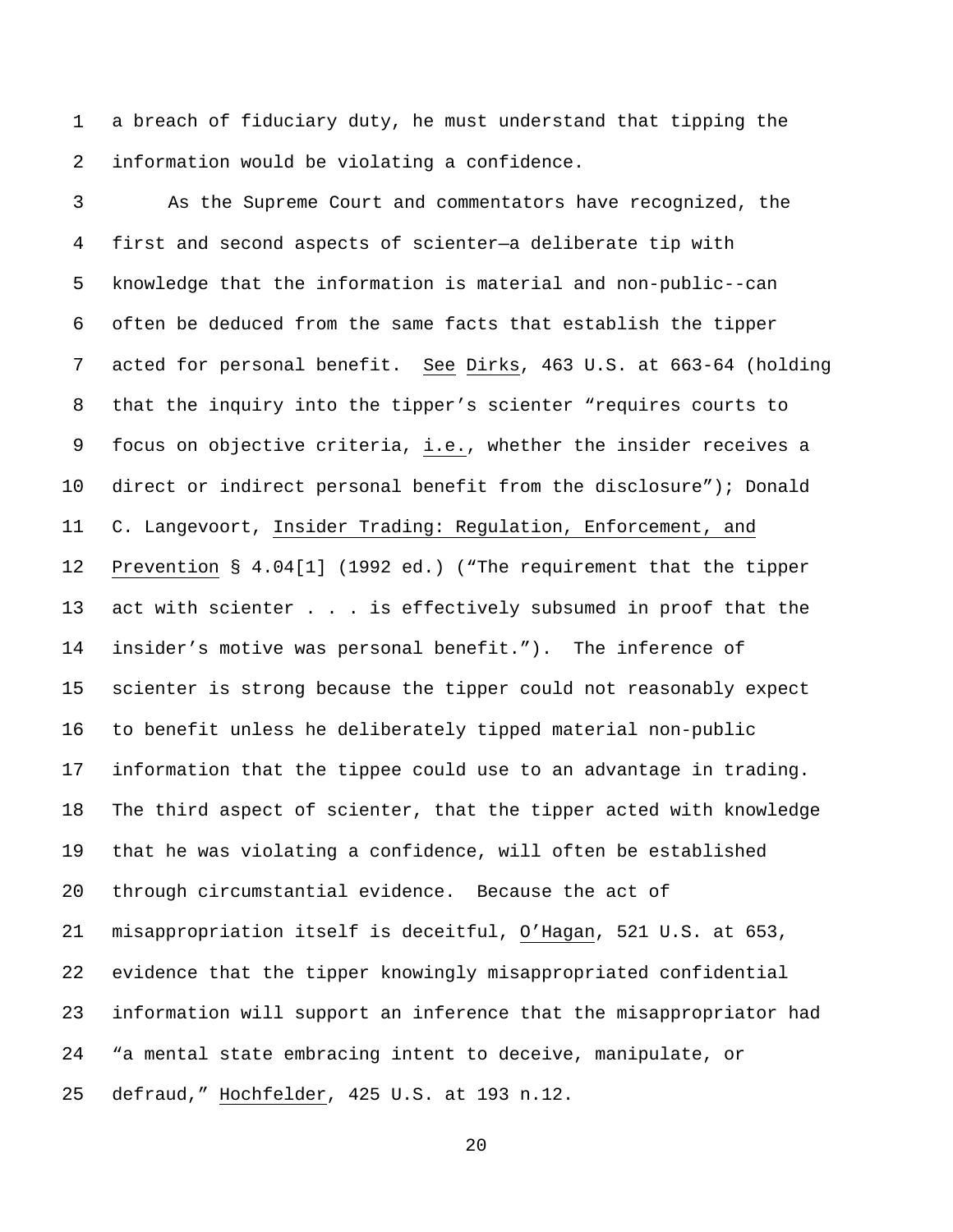1 Because a defendant cannot be held liable for negligently 2 tipping information, see Hochfelder, 425 U.S. at 193 & n.12, 3 difficult questions may arise when a tip is not apparently 4 deliberate or when the alleged tipper's knowledge is uncertain. 5 The line between unactionable negligence and actionable 6 recklessness is not a bright one. But, we have held that a tipper 7 cannot avoid liability merely by demonstrating that he did not know 8 to a certainty that the person to whom he gave the information 9 would trade on it. "One who deliberately tips information which he 10 knows to be material and non-public to an outsider who may 11 reasonably be expected to use it to his advantage has the requisite 12 scienter. . . . One who intentionally places such ammunition in the 13 hands of individuals able to use it to their advantage on the 14 market has the requisite state of mind . . . ." Elkind, 635 F.2d 15 at 167. Moreover, conscious avoidance can be sufficient to 16 establish tipper scienter. United States v. Gansman, 657 F.3d 85, 17 94 (2d Cir. 2011) (approving jury instructions that allowed the 18 jury to consider "whether [the defendant tipper] deliberately 19 closed his eyes to what would otherwise have been obvious to him"). 20 By the same token, there is a valid defense to scienter if the 21 tipper can show that he believed in good faith that the information 22 disclosed to the tippee would not be used for trading purposes. 23 See id.

24 Assume two scenarios with similar facts. In the first, a 25 commuter on a train calls an associate on his cellphone, and,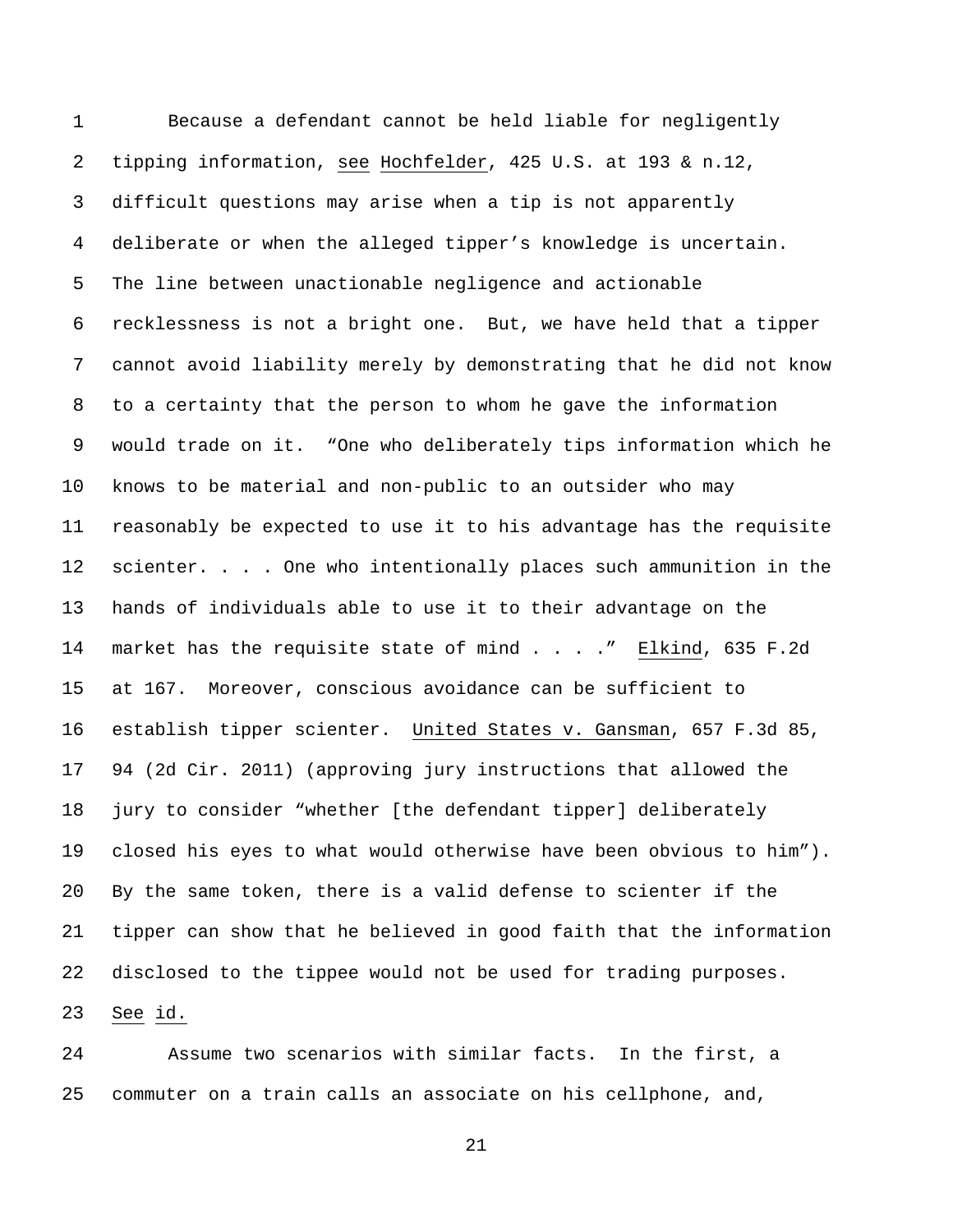1 speaking too loudly for the close quarters, discusses confidential 2 information and is overheard by an eavesdropping passenger who then 3 trades on the information. In the second, the commuter's 4 conversation is conducted knowingly within earshot of a passenger 5 who is the commuter's friend and whom he also knows to be a day 6 trader, and the friend then trades on the information. In the 7 first scenario, it is difficult to discern more than negligence and 8 even more difficult to ascertain that the tipper could expect a 9 personal benefit from the inadvertent disclosure. In the second, 10 however, there would seem to be at least a factual question of 11 whether the tipper knew his friend could make use of material non-12 public information and was reckless in discussing it in front of 13 him. Similarly, there would be a question of whether the tipper 14 benefited by making a gift of the non-public information to his 15 friend, or received no benefit because the information was revealed 16 inadvertently through his poor cellphone manners.

## 17 **2. Tippee Scienter**

18 Like a tipper, a liable tippee must know that the tipped 19 information is material and non-public. And a tippee must have 20 some level of knowledge that by trading on the information the 21 tippee is a participant in the tipper's breach of fiduciary duty. 22 This last element of tippee scienter was addressed in Dirks, which 23 held that a tippee has a duty to abstain or disclose "only when the 24 insider has breached his fiduciary duty . . . and the tippee knows 25 or should know that there has been a breach." 463 U.S. at 660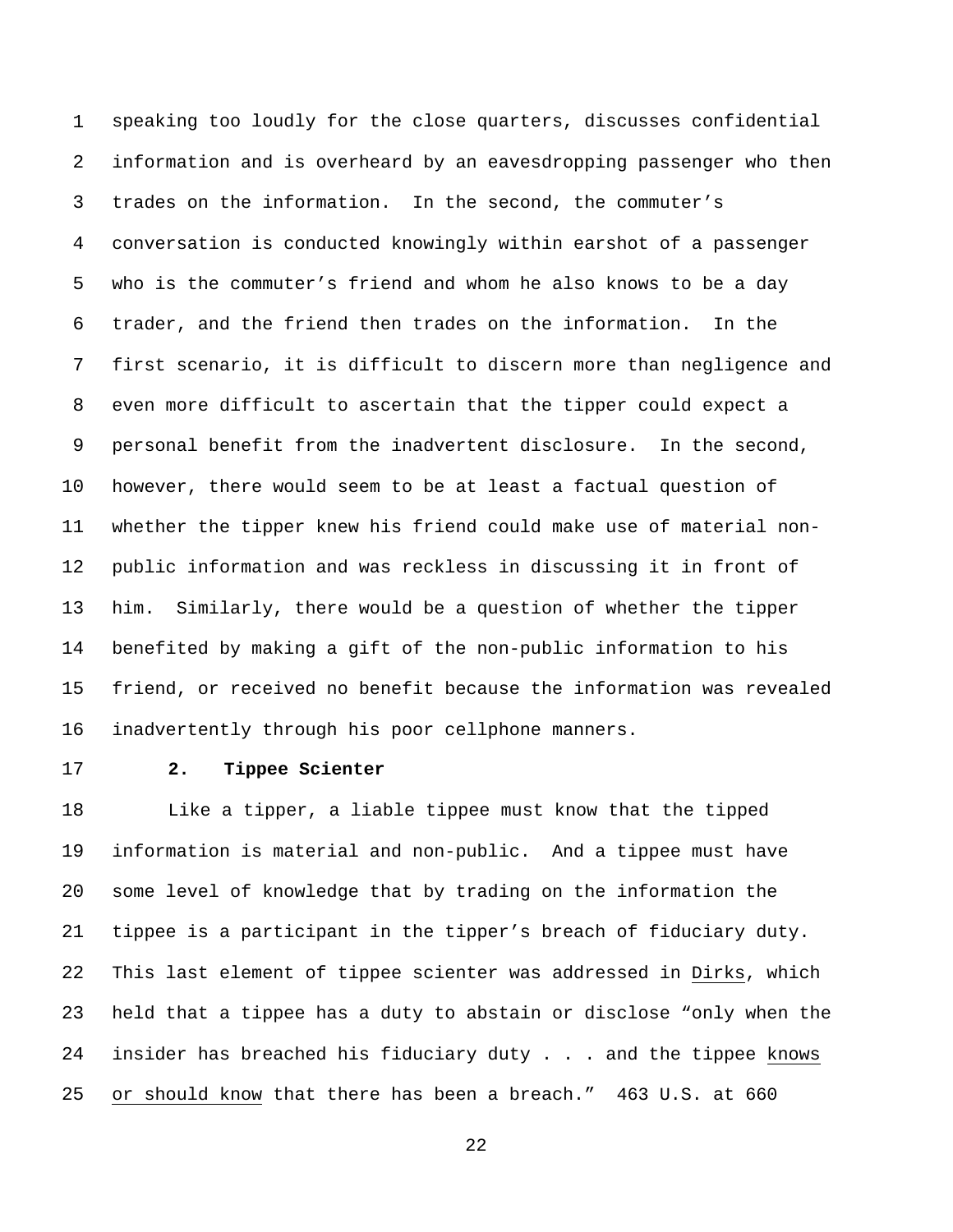1 (emphasis added). In such a case, the tippee is said to "inherit" 2 the tipper's duty to abstain or disclose. The parties dispute 3 whether the Dirks rule is in conflict with Hochfelder's holding 4 that negligence does not satisfy section 10(b)'s scienter 5 requirement because the "knows or should know" rule, repeated in 6 numerous Second Circuit cases,  $2$  sounds somewhat similar to a 7 negligence standard. See Restatement (Third) of Torts § 3, cmt. g 8 (2010) (negligence requires foreseeability, which "concerns what 9 the actor 'should have known'"). We think the best way to 10 reconcile Dirks and Hochfelder in a tipping situation is to 11 recognize that the two cases were not discussing the same knowledge 12 requirement when they announced apparently conflicting scienter 13 standards. Dirks' knows or should know standard pertains to a

i<br>I

Our only case to vary from this formulation is United States v. Mylett, 97 F.3d 663 (2d Cir. 1996). In Mylett we stated that a tippee must "subjectively believe that the information received was obtained in breach of a fiduciary duty." Id. at 668. For that proposition Mylett cited a statement from Chestman, 947 F.2d at 570, that the defendant tippee "knew" that the tipper had breached a duty. An earlier discussion in Chestman, however, gives the familiar Dirks "knows or should know" standard. 947 F.2d at 565. In Mylett it was clear that the defendant "knew" that the tipper "held a position of trust and confidence" at the company the tip concerned, so there was no need for the court to examine the "should know" standard from Dirks. 97 F.3d at 667-68.

 $^2$  See, for example, <u>SEC v. Warde</u>, 151 F.3d 42, 47 (2d Cir. 1998) (SEC must establish that tippee "knew or should have known that [tipper] violated a relationship of trust by relaying [the] information"); Falcone, 257 F.3d at 229 (tippee "assumes a fiduciary duty" when "the tippee knows or should know that there has been a breach" ( internal quotation marks omitted)); SEC v. Monarch Fund, 608 F.2d 938, 942 (2d Cir. 1979) (distinguishing "the tippee who knows or ought to know that he is trading on inside information" from "the outsider who has no reason to know he is trading on the basis of such knowledge").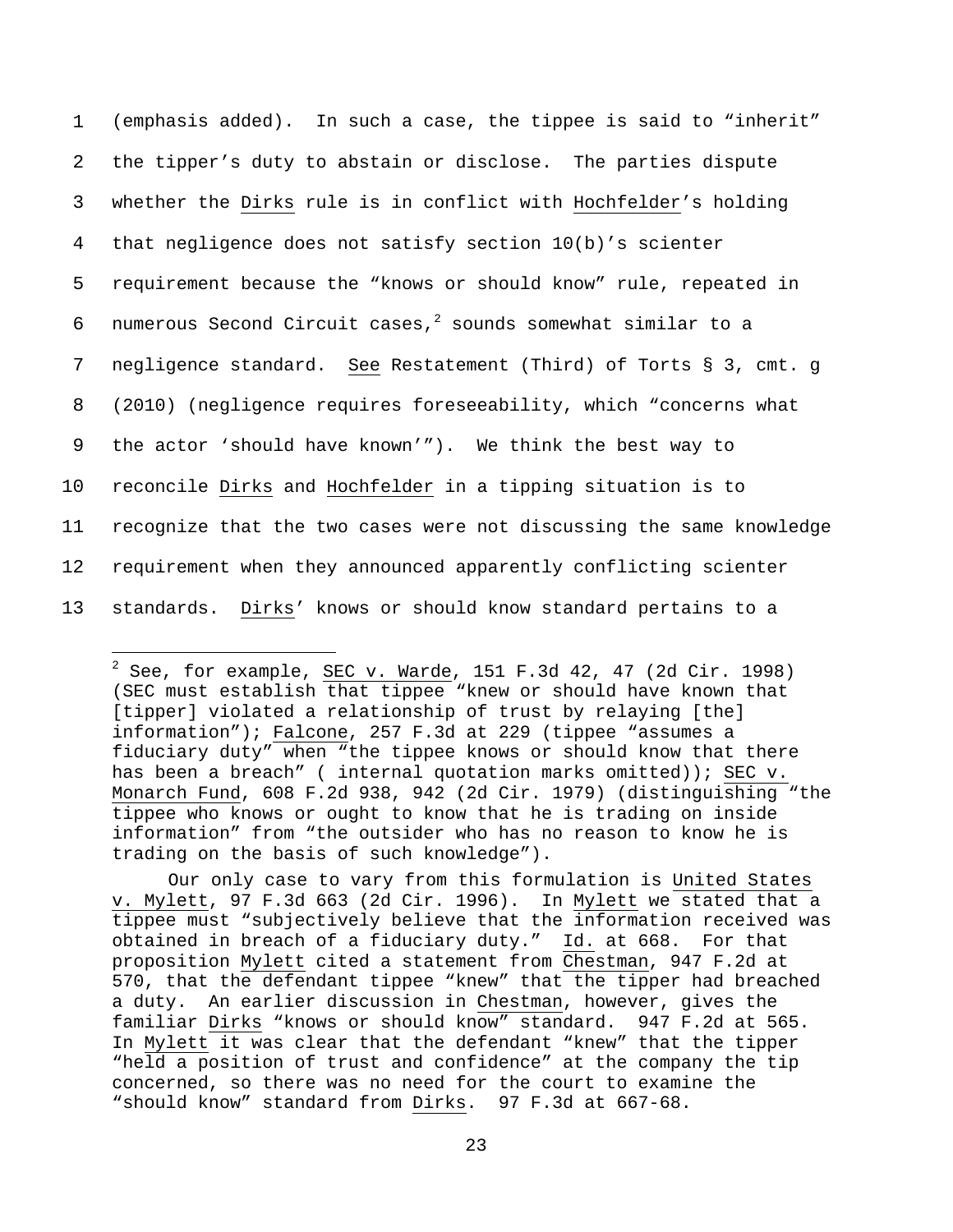1 tippee's knowledge that the tipper breached a duty, either to his 2 corporation's shareholders (under the classical theory) or to his 3 principal (under the misappropriation theory), by relaying 4 confidential information. This is a fact-specific inquiry turning 5 on the tippee's own knowledge and sophistication, and on whether 6 the tipper's conduct raised red flags that confidential information 7 was being transmitted improperly. Hochfelder's requirement of 8 intentional (or McNulty's requirement of reckless) conduct pertains 9 to the tippee's eventual use of the tip through trading or further 10 dissemination of the information. Thus, tippee liability can be 11 established if a tippee knew or had reason to know that 12 confidential information was initially obtained and transmitted 13 improperly (and thus through deception), and if the tippee 14 intentionally or recklessly traded while in knowing possession of 15 that information.

# 16 **D. Tipping Chains**

17 One last question presented by this case is how a chain of 18 tippers affects liability. Such chains of tipping are not 19 uncommon, see, e.g., Dirks, 463 U.S. at 649-50; Falcone, 257 F.3d 20 at 227; United States v. McDermott, 245 F.3d 133, 135-36 (2d Cir. 21 2001); and follow the same basic analysis outlined above. A tipper 22 will be liable if he tips material non-public information, in 23 breach of a fiduciary duty, to someone he knows will likely 24 (1) trade on the information, or (2) disseminate the information 25 further for the first tippee's own benefit. The first tippee must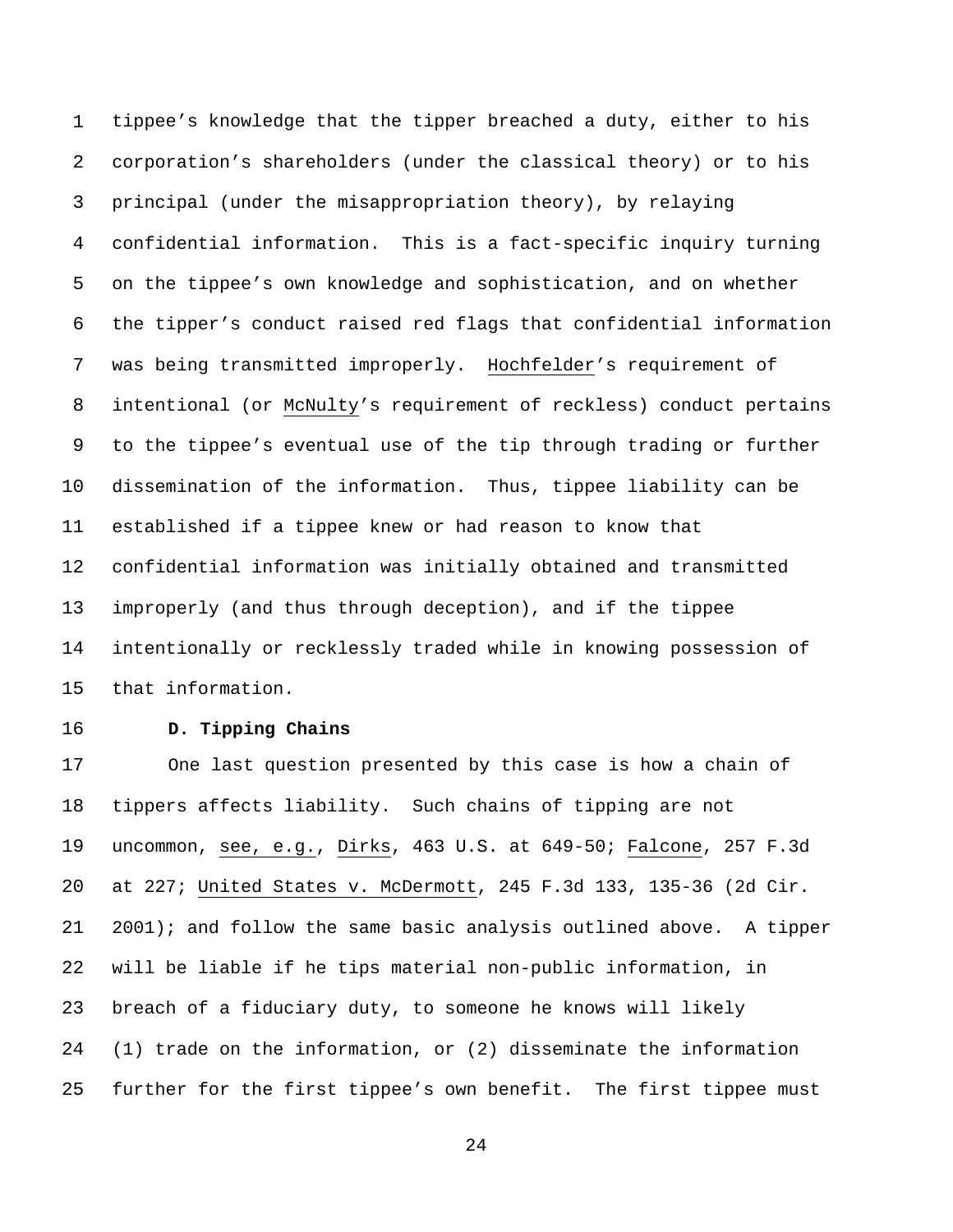1 both know or have reason to know that the information was obtained 2 and transmitted through a breach, and intentionally or recklessly 3 tip the information further for her own benefit. The final tippee 4 must both know or have reason to know that the information was 5 obtained through a breach, and trade while in knowing possession of 6 the information. Chain tippee liability may also result from 7 conscious avoidance. See SEC v. Musella, 678 F. Supp. 1060, 1063 8 (S.D.N.Y. 1988) (finding scienter satisfied where the defendants, 9 tippees at the end of a chain, "did not ask [about the source of 10 information] because they did not want to know").

 $11$  \* \* \* \* \*

12 To summarize our discussion of tipping liability, we hold that 13 tipper liability requires that (1) the tipper had a duty to keep 14 material non-public information confidential; (2) the tipper

15 breached that duty by intentionally or recklessly relaying the 16 information to a tippee who could use the information in connection 17 with securities trading; and (3) the tipper received a personal 18 benefit from the tip. Tippee liability requires that (1) the 19 tipper breached a duty by tipping confidential information; (2) the 20 tippee knew or had reason to know that the tippee improperly 21 obtained the information (i.e., that the information was obtained 22 through the tipper's breach); and (3) the tippee, while in knowing 23 possession of the material non-public information, used the 24 information by trading or by tipping for his own benefit.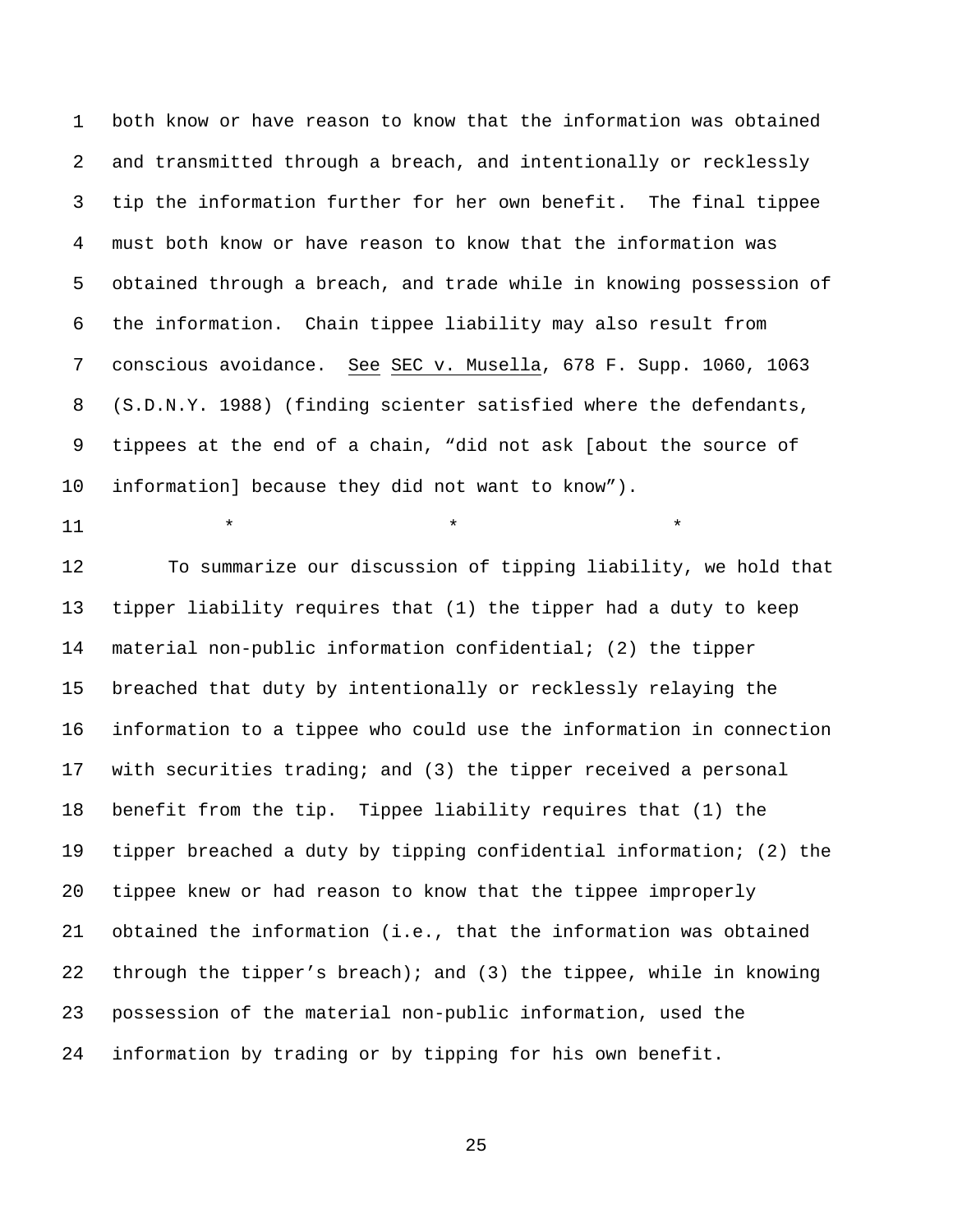### 1 **III. Application**

2 Applying these standards to the defendants in this case, we 3 conclude that the SEC presented sufficient evidence to create 4 genuine issues of material fact as to Strickland's, Black's, and 5 Obus's liability under the misappropriation theory.

# 6 **A. Strickland**

7 Turning first to Strickland, the SEC presented sufficient 8 evidence to survive summary judgment. First, it is undisputed that 9 Strickland, an employee of GE Capital, owed GE Capital a fiduciary 10 duty. See O'Hagan, 521 U.S. at 654 (holding that a company's 11 confidential information "qualifies as property" and "undisclosed 12 misappropriation of such information . . . by an employee 13 violate[s] a fiduciary duty"); Restatement (Third) of Agency § 8.05 14 (2006) ("An agent has a duty . . . not to use or communicate 15 confidential information of the principal for the agent's own 16 purposes or those of a third party."). Moreover, the SEC presented 17 sufficient evidence that Strickland knew he was under an obligation 18 to keep information about the SunSource/Allied deal confidential, 19 including Strickland's testimony that he knew it was confidential, 20 the deal book that had every page marked "Extremely Confidential," 21 and Strickland's annual review of GE Capital's employee code of 22 conduct, which contained provisions on confidentiality. While the 23 defendants make much of SunSource's absence from GE Capital's 24 Transaction Restricted List until after the deal was publicly 25 announced, this fact is not determinative to our analysis.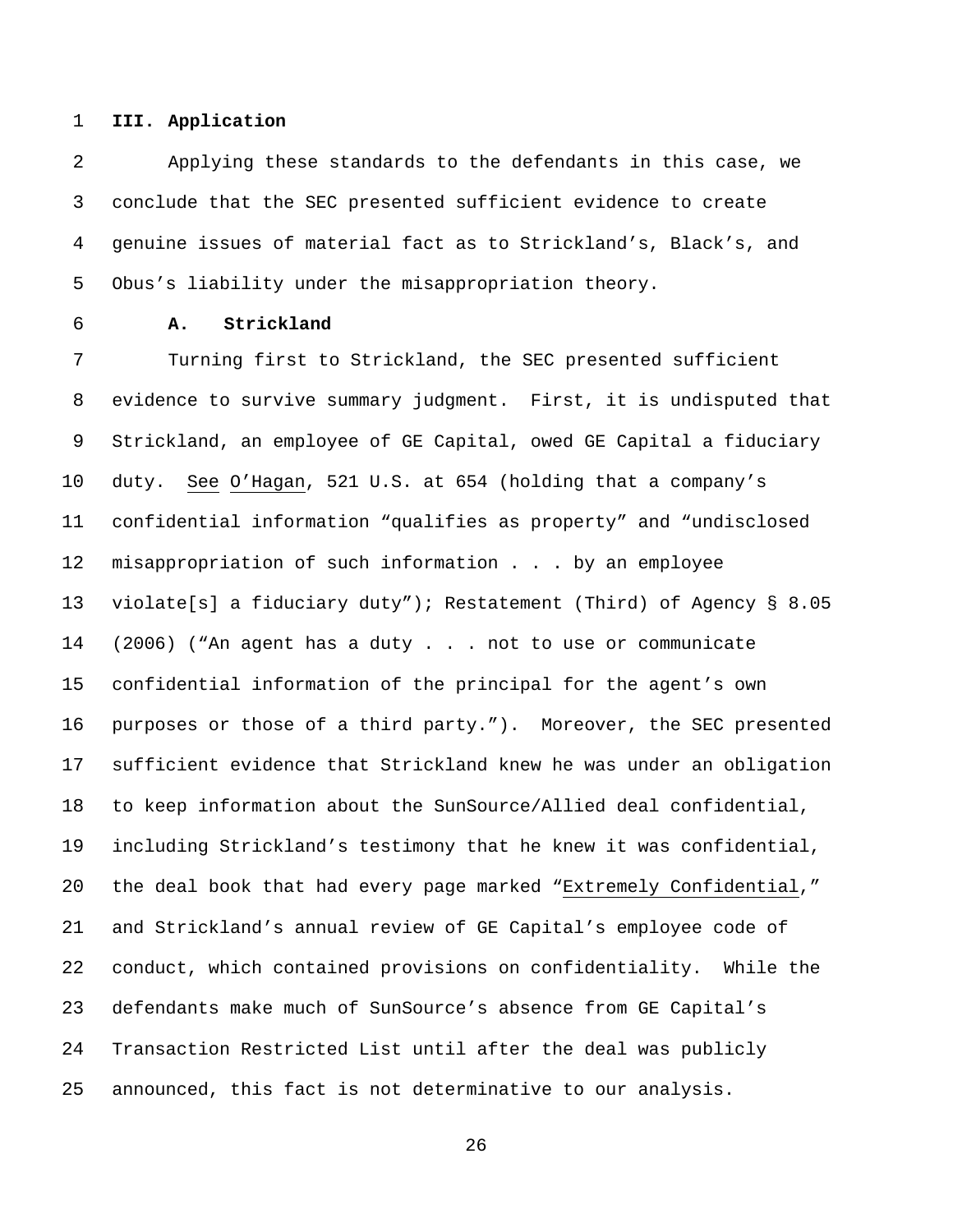1 Moreover, there is a separate question of fact whether it was 2 Strickland himself who should have added SunSource to the list at 3 an earlier date. Thus there is sufficient evidence that Strickland 4 knew he owed GE Capital a duty to keep information about the 5 SunSource/Allied acquisition confidential and not to convert it for 6 his own profit.

7 More hotly disputed is whether the SEC presented sufficient 8 evidence to allow a jury to conclude that Strickland told Black 9 that SunSource was about to be acquired--i.e., whether the alleged 10 tip actually occurred.<sup>3</sup> As is often the case, there is no direct 11 evidence that Strickland tipped Black; both maintained in 12 depositions that Strickland asked Black general questions about 13 SunSource's management as part of his due diligence work, but 14 revealed nothing about a sale to Allied. However, we have never 15 held that a tip needs to be established by direct evidence (indeed, 16 such a requirement would restrict successful tipping cases to those 17 in which at least one party cooperated with the government, or 18 where the government had a court-authorized surreptitious 19 recording). See McDermott, 245 F.3d at 139. In McDermott, we 20 found that the government had presented enough evidence to prove 21 the content of a tip beyond a reasonable doubt based only on

i<br>I

 $^3$  There is no dispute that  $\underline{\text{if}}$  Strickland passed along such information, it would have qualified as material and non-public. Unannounced acquisitions are a prototypical example of material non-public information. Basic Inc. v. Levinson, 485 U.S. 224, 238- 39 (1988); SEC v. Warde, 151 F.3d at 47 (the materiality of a planned acquisition is "not open to doubt").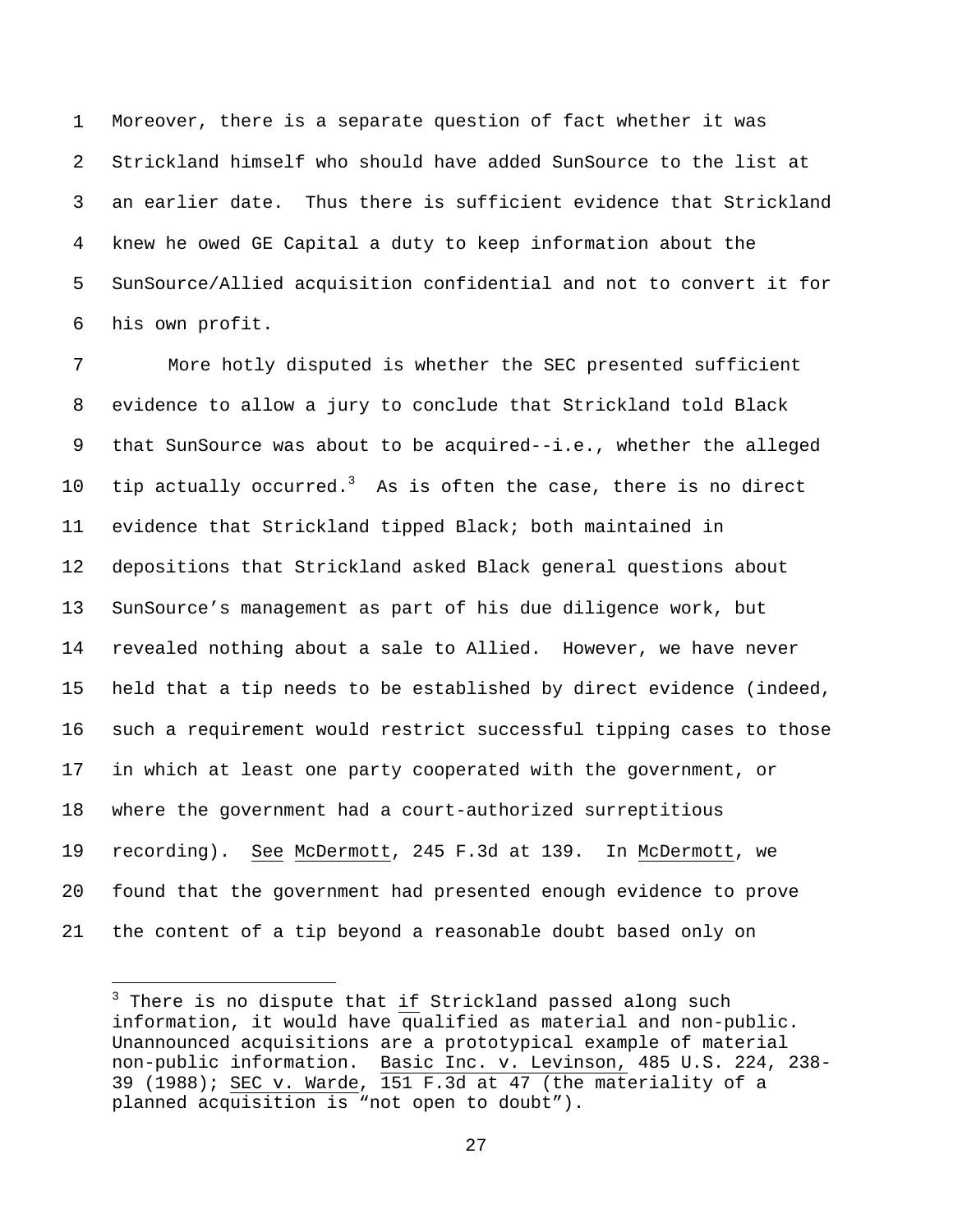1 evidence that the tipper and tippee were having an affair and 2 frequently spoke to each other on the phone; the tippee greatly 3 increased her trading activities after the affair began; the tippee 4 frequently traded in stocks about which the tipper had confidential 5 information; the timing of the phone calls and trades was 6 consistent with tipping; and the tippee's trades were profitable. 7 Id. at 138-39; see also Warde, 151 F.3d at 47-48 (pattern of phone 8 calls and trades can support an inference of tipping). Here, the 9 SEC presented the following evidence:

10 (1) Strickland and Black, who were college friends, had a 11 conversation about SunSource on May 24, 2001, three days 12 after GE Capital submitted its financing proposal to 13 SunSource. Strickland's superiors stated that contacting 14 shareholders was not part of due diligence, and Strickland 15 himself had never done so in the past.

16 (2) Black immediately told his superior, Obus, about the 17 conversation, and Obus immediately called Andrien to tell 18 him, as Andrien testified, that he had heard from "a 19 little birdie in Connecticut" that SunSource was planning 20 to sell the company to a financial buyer. When Andrien 21 asked who the little birdie was, Obus responded that it 22 was GE.

23 (3) Wynnefield purchased a large block of stock about two 24 weeks after the conversation by increasing a broker's 25 offer of 50,000 shares to an actual purchase of 287,200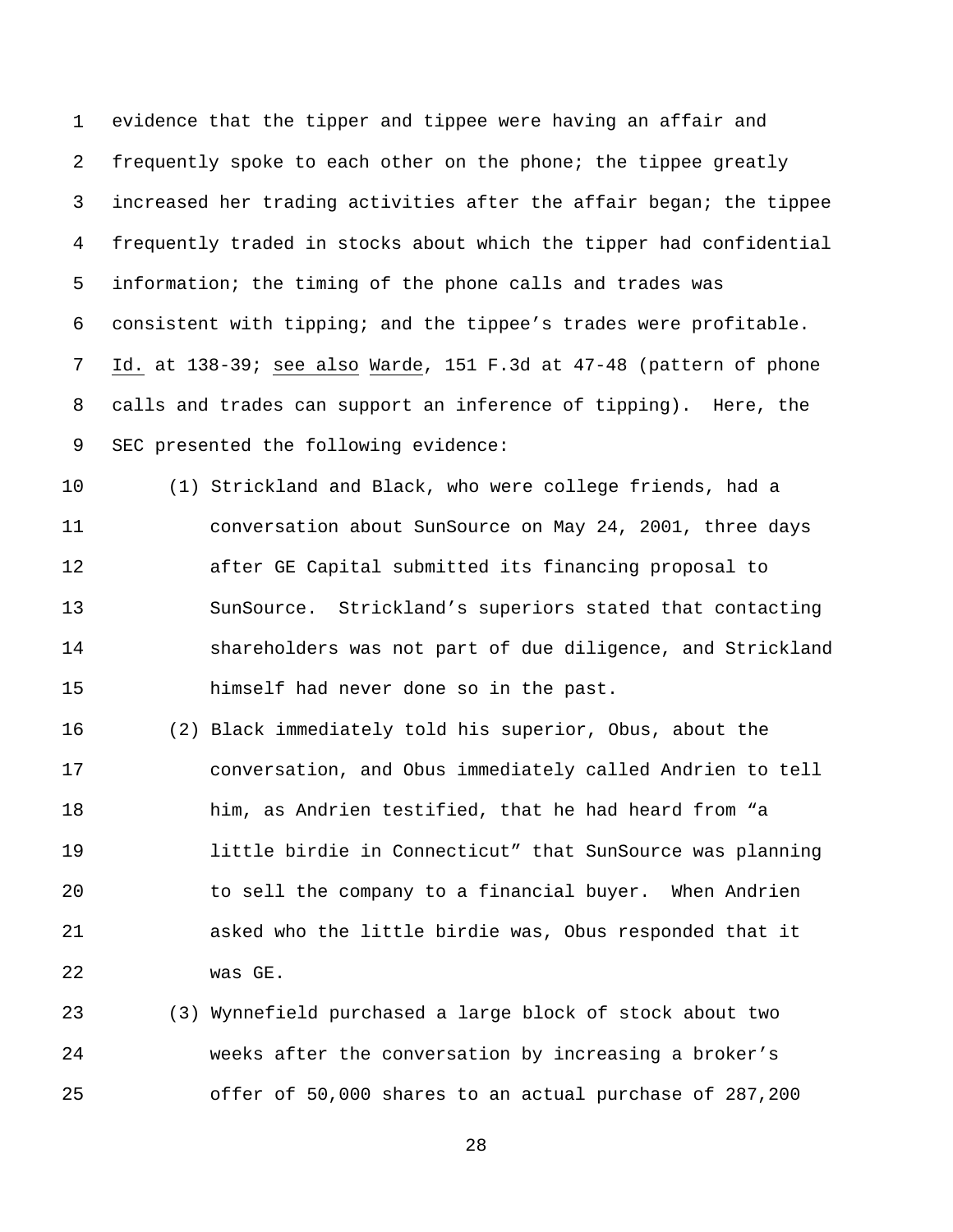1 shares. After SunSource's acquisition was publicly 2 announced, this investment nearly doubled in value. 3 (4) In a later conversation between Obus and Russell, Obus 4 told Russell that he had been "tipped off about the 5 [SunSource] deal."

6 (5) Black and Strickland met to discuss the case immediately 7 after Strickland was subpoenaed by the SEC. They 8 subsequently provided very similar accounts of the May 24 9 conversation (contradicted by the testimony of Andrien and 10 Russell). Prior to the meeting with Black, Strickland had 11 told GE Capital's counsel that he did not remember having 12 any conversation with Black about SunSource.

13 To be sure, the defendants challenge the credibility of much of 14 this evidence and point to other facts that suggest a more innocent 15 explanation. However, on summary judgment, the district court was 16 required to credit the testimony relied on by the SEC and to draw 17 all inferences in its favor. A rational jury could reasonably 18 infer from the SEC's evidence that Strickland did tell Black that 19 SunSource was about to be acquired.

20 In addition, the SEC presented sufficient evidence for a jury 21 to find that Strickland knew the material non-public information 22 was "ammunition" that Black was in a position to use. See Elkind, 23 635 F.2d at 167. Strickland knew that Black worked for a hedge 24 fund that traded in stocks (sufficient knowledge in itself) and, 25 additionally, that Black's hedge fund traded in SunSource shares.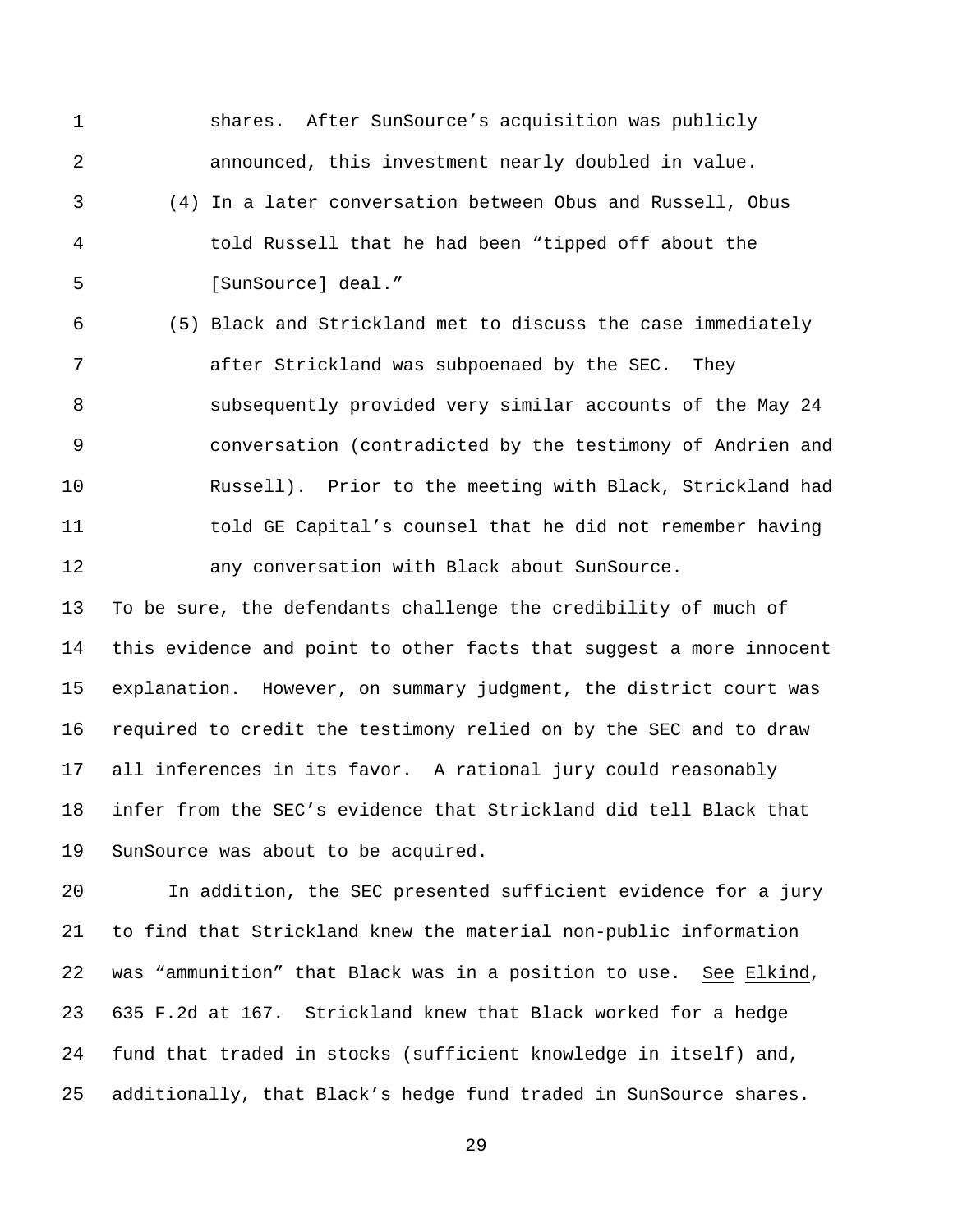1 This evidence easily supports a finding of knowing or reckless 2 tipping to someone who likely would use the information to trade in 3 securities.

4 The district court relied on GE Capital's internal 5 investigation to determine that Strickland breached no duty by 6 tipping Black, reasoning that the alleged victim of the breach of 7 fiduciary duty did not consider itself a victim. See Obus, 2010 WL 8 3703846, at \*15, 2010 U.S. Dist. LEXIS 98895, at \*48. This was 9 error, however, because the internal investigation was not 10 indisputably reliable, and because its conclusions were 11 contradicted by other evidence. GE Capital's investigation was 12 based only on interviews with Strickland and other GE Capital 13 employees; it did not have the benefit of evidence from outside 14 sources such as Andrien or Russell, the primary witnesses relied on 15 by the SEC. More broadly, the GE investigation was motivated by 16 corporate interests that may or may not coincide with the public 17 interest in unearthing wrongdoing and affording a remedy. And 18 finally, the conclusion of such an internal investigation cannot 19 bind a jury, which will make its own independent assessment of the 20 evidence. The jury, after reviewing the evidence, might conclude 21 that Strickland simply "made a mistake" and did not breach his duty 22 of confidentiality to GE Capital, or, that Strickland breached his 23 duty by tipping. That factual dispute cannot be resolved on 24 summary judgment.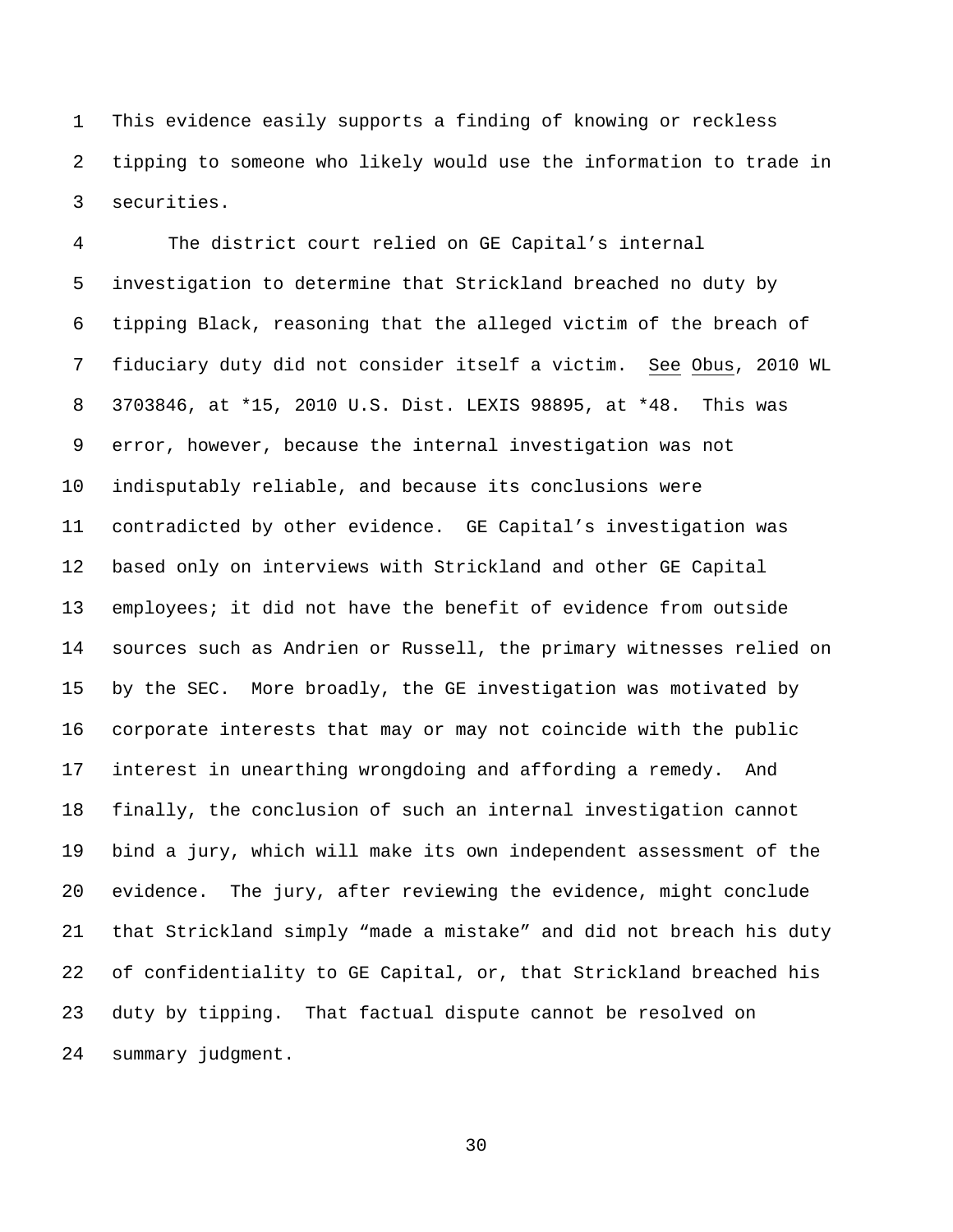1 Next, although the district court did not reach the issue, it 2 is readily apparent that the SEC presented sufficient evidence 3 that, if the tip occurred, Strickland made the tip intentionally 4 and received a personal benefit from it. Dirks defined "personal 5 benefit" to include making a gift of information to a friend. 463 6 U.S. at 664; see Warde, 158 F.3d at 48-49 (the "close friendship" 7 between the alleged tipper and tippee was sufficient to allow the 8 jury to find that the tip benefitted the tipper). Here, the 9 undisputed fact that Strickland and Black were friends from college 10 is sufficient to send to the jury the question of whether 11 Strickland received a benefit from tipping Black. See Dirks, 463 12 U.S. at 664. This same evidence creates a question of fact with 13 respect to whether Strickland intentionally tipped Black. And it 14 is sufficient for a jury to conclude that Strickland intentionally 15 or recklessly revealed material non-public information to Black, 16 knowing that he was making a gift of information Black was likely 17 to use for securities trading purposes. See Gansman, 657 F.3d at 18 94.

19 Finally, the district court erred by requiring the SEC to make 20 an additional showing of "deception" beyond the tip itself. See 21 Obus, 2010 WL 3703846, at \*15, 2010 U.S. Dist. LEXIS 98895, at \*48- 22 50. As explained in O'Hagan, employees who misappropriate 23 confidential information "deal in deception." 521 U.S. at 653. If 24 the jury accepts that a tip of material non-public information 25 occurred and that Strickland acted intentionally or recklessly,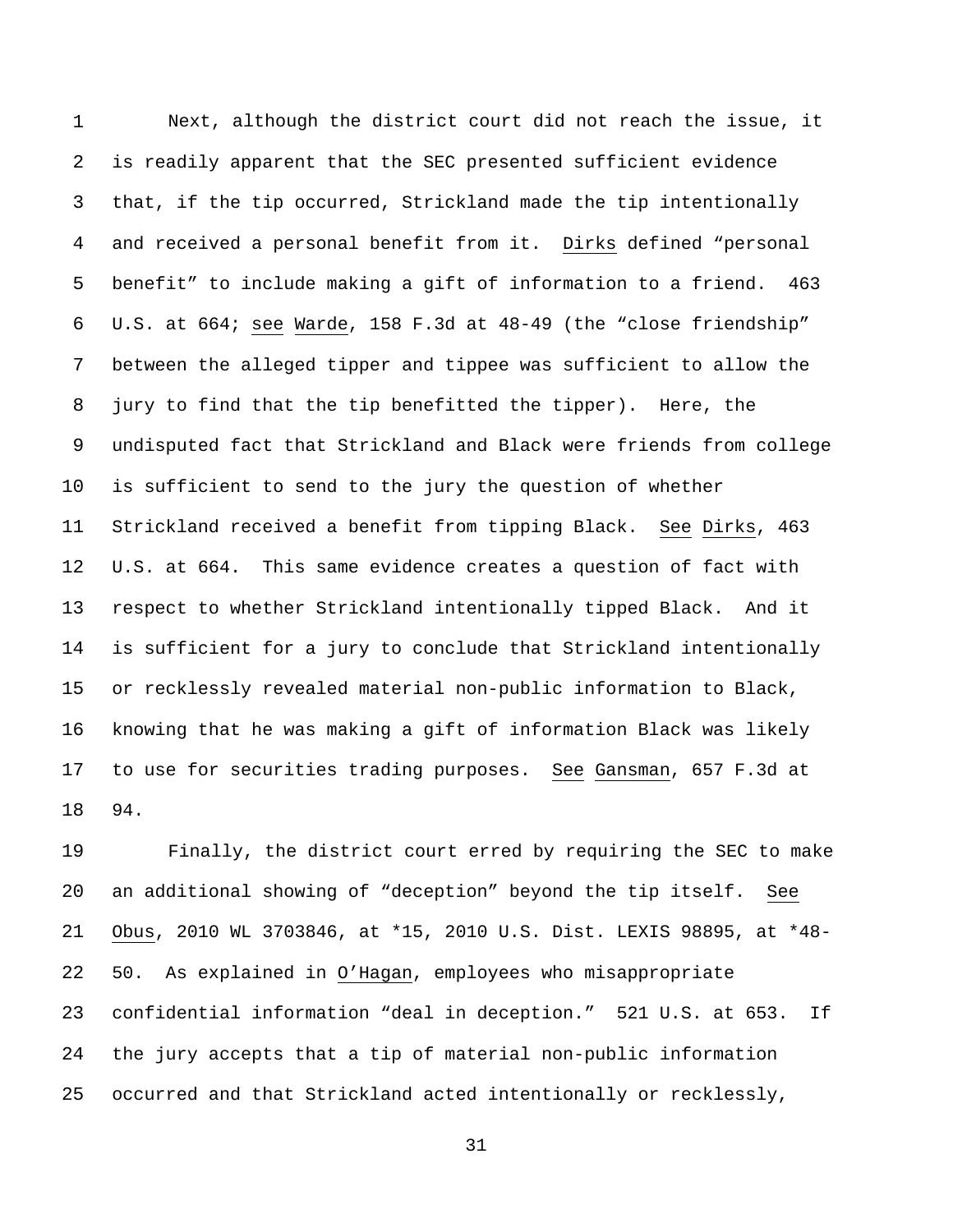1 Strickland knowingly deceived and defrauded GE Capital. That is 2 all the deception that section 10(b) requires.

3 The SEC thus presented sufficient evidence to establish a 4 genuine issue of material fact with respect to whether Strickland 5 tipped Black, whether Strickland knowingly or recklessly breached a 6 duty to his employer by doing so, whether Strickland knew there was 7 a high likelihood that the tip would result in the trading of 8 securities, and whether Strickland tipped for his own personal 9 benefit. The district court therefore erred in granting summary 10 judgment to Strickland.

11 **B. Black** 

i<br>L

12 Assessing Black's tippee liability requires us to determine 13 whether Black inherited Strickland's duty of confidentiality. 14 Black's liability therefore depends first on whether Strickland 15 breached a duty to his employer in tipping Black. See Dirks, 463 16 U.S. at 660. For the reasons already stated, we hold that there is 17 sufficient evidence for a jury to so conclude.

18 Next, the SEC must establish that Black knew or should have 19 known that Strickland breached a fiduciary duty when he passed 20 along the tip, see id. at 660, and thus inherited Strickland's duty 21 to abstain or disclose. $4$  Black, a sophisticated financial analyst,

 $^4$  Here the duty to "disclose," as applied to Black, would have required Black to disclose his intention to trade to the source of the information, GE Capital, because Black inherited Strickland's duty, which was owed by Strickland to GE Capital. As noted in our previous discussion, if such disclosure was impracticable, Black's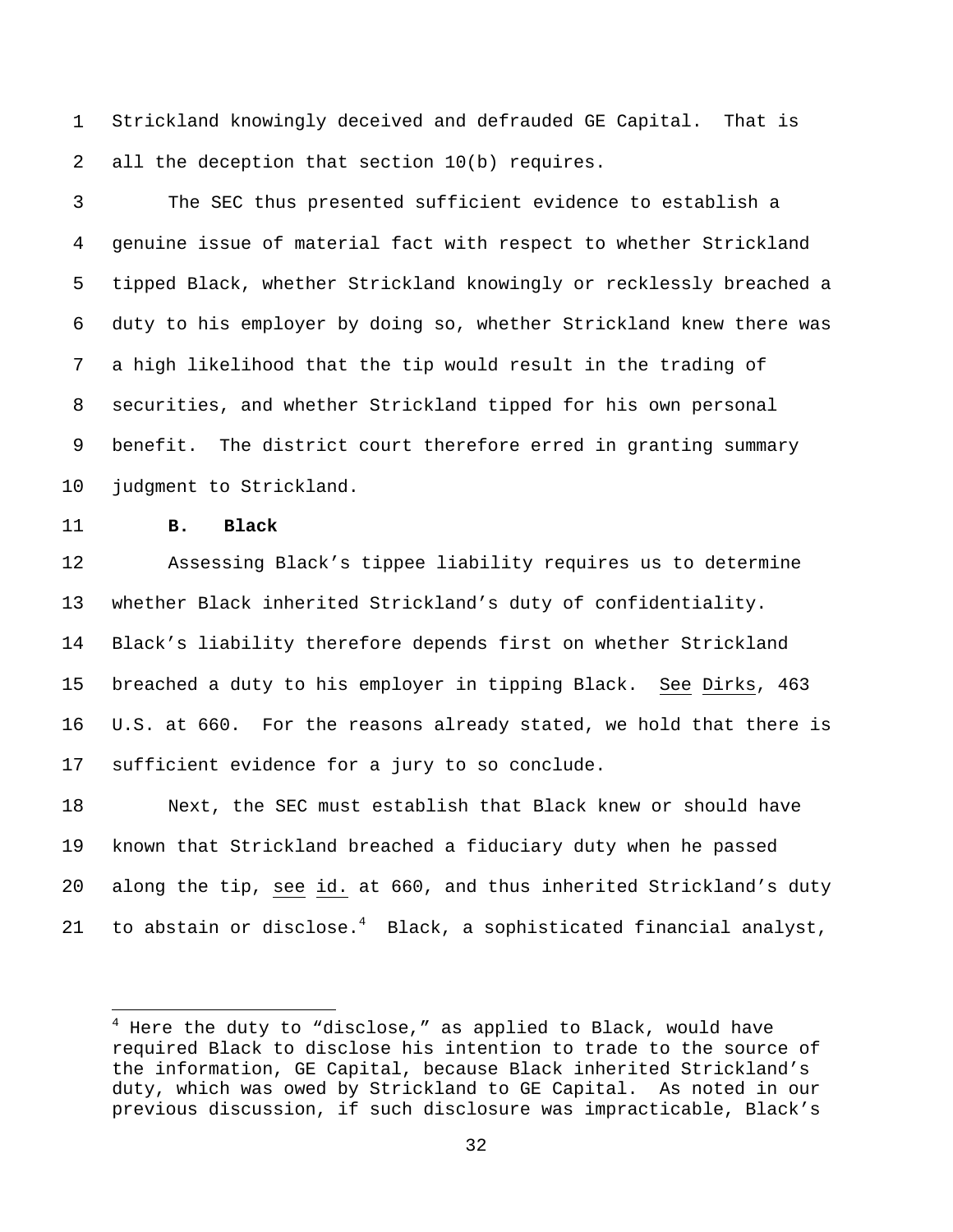1 testified that he knew Strickland worked at GE Capital, which 2 provided loans to businesses; that he knew Strickland was involved 3 in developing financing packages for other companies and performing 4 due diligence; and that information about a non-public acquisition 5 would be material inside information that would preclude someone 6 from buying stock. This is sufficient for the jury to conclude 7 that Black knew or had reason to know that any tip from Strickland 8 on SunSource's acquisition would breach Strickland's fiduciary duty 9 to GE Capital. See Warde, 151 F.3d at 48 (sufficient that tippee 10 knew that the tipper was a director of the company with which the 11 tip was concerned because a sophisticated party should know that 12 board members cannot convey material non-public information to 13 outsiders). Such a conclusion of course would be reinforced should 14 the jury find that Black deliberately lied to the SEC about his 15 conversation with Strickland.

16 Because, according to the SEC, Black himself did not trade on 17 the SunSource information but instead tipped his boss, Obus, the 18 SEC must also present evidence that Black derived some personal 19 benefit from relaying the tip. In light of the broad definition of 20 personal benefit set forth in Dirks, this bar is not a high one. 21 Based on the evidence that Black worked for Obus and that 22 Wynnefield traded in SunSource stock, a jury could find that by 23 passing along what he was told by Strickland, Black hoped to curry

i<br>I

duty was to abstain from trading or disseminating the information further.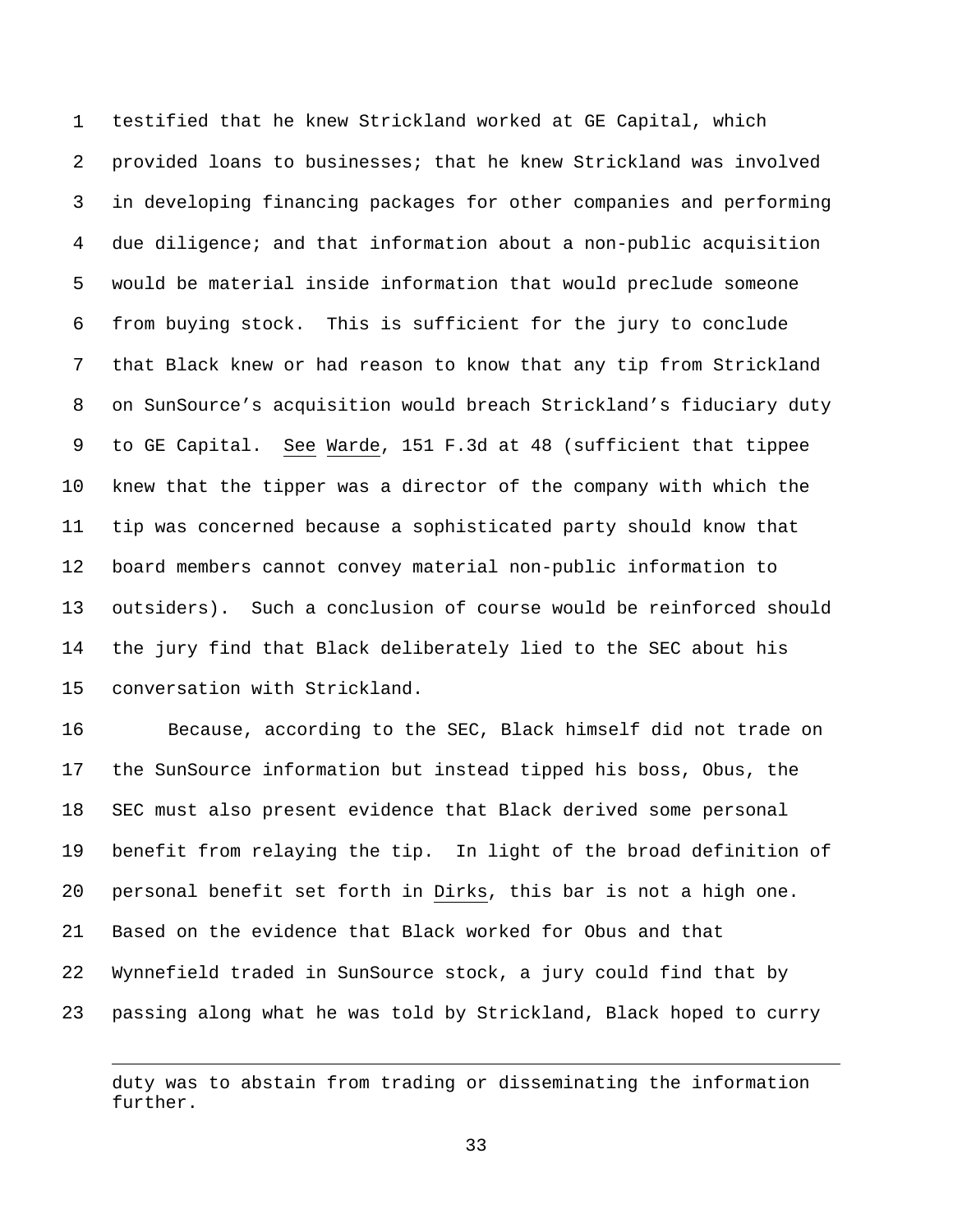1 favor with his boss. See Dirks, 463 U.S. at 663 (citing 2 reputational advantage as an example of a personal benefit). If a 3 jury could find that Black conveyed Strickland's tip in order to 4 improve his standing with Obus, it could also find that Black acted 5 recklessly or intentionally in passing on the information. 6 Moreover, because Black was well aware that Wynnefield held 7 SunSource stock, the jury could find that he knew that there was a 8 reasonable expectation that Obus would trade in SunSource on 9 Wynnefield's behalf while in possession of the tip. See Elkind, 10 635 F.2d at 167. The SEC thus presented sufficient evidence to 11 send the question of Black's liability to a jury.

12 **C. Obus** 

13 As the final alleged tippee in the chain, Obus's duty to 14 abstain or disclose is derivative of Strickland's duty. Therefore, 15 his liability depends first on Strickland having breached a duty to 16 GE Capital. As explained above, the SEC has presented sufficient 17 evidence on this issue. Next, the SEC must show that Obus knew or 18 had reason to know that the SunSource information was obtained 19 through a breach of fiduciary duty. While there was evidence that 20 Black was aware of Strickland's precise position at GE Capital, 21 there was not evidence that Obus had the same level of knowledge. 22 We need not decide if Obus's bare knowledge that Strickland worked 23 for GE Capital (of which there was evidence), along with Obus's 24 status as a sophisticated financial player, was enough for Obus to 25 have had reason to know that Strickland breached a duty to GE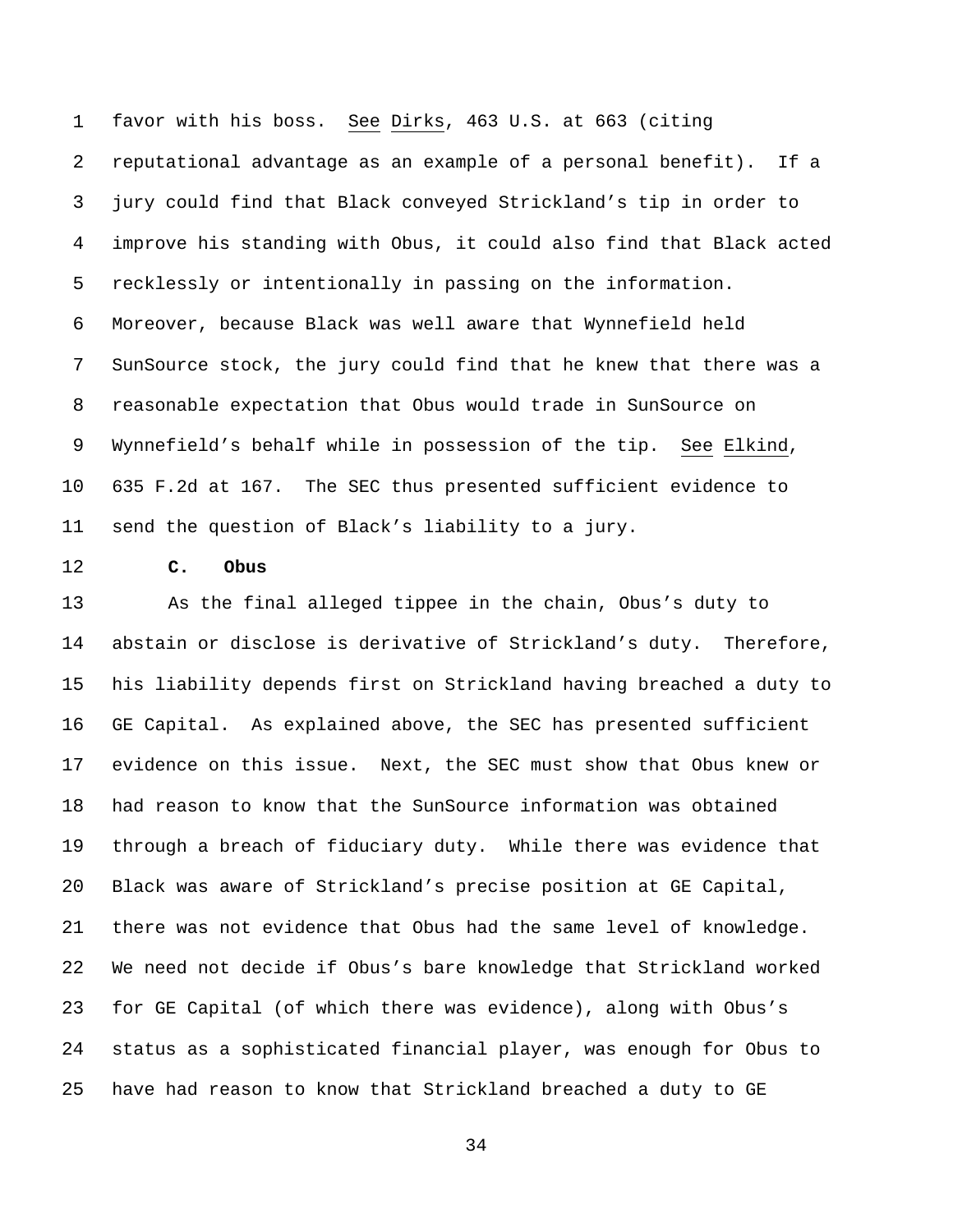1 Capital by talking to Black. Here, there is the additional 2 evidence of Obus's call to Andrien and his conversation with Black 3 about the call. From this, a jury could infer (1) that Obus 4 believed Black's information was credible and thus knew that it 5 originated from someone entrusted with confidential information; 6 and (2) that Obus recognized that Strickland might lose his job as 7 a result of the information he had conveyed to Black, demonstrating 8 Obus's knowledge that Strickland had acted inappropriately. Taken 9 together, this evidence is sufficient to allow a jury to infer that 10 Obus was aware that Strickland's position with GE Capital exposed 11 Strickland to information that Strickland should have kept 12 confidential. The defendants counter by arguing that Obus's 13 recollections of the conversation with Black and the call with 14 Andrien would not permit the inference that Obus knew Strickland 15 had breached a duty. But when the evidence is conflicting, it is 16 the jury's task to decide whose testimony to credit and what 17 conclusions to draw from that testimony.

18 Finally, the SEC must establish that Obus traded while in 19 knowing possession of material non-public information. United 20 States v. Royer, 549 F.3d 886, 899 (2d Cir. 2008). Obus argues 21 that the June 8, 2001 SunSource purchase was not unusual for 22 Wynnefield, that the trade was not initiated by Obus, and that Obus 23 sold back some of the SunSource shares before the Allied deal was 24 publicly announced. None of these facts are relevant to whether 25 Obus was in knowing possession of material non-public information